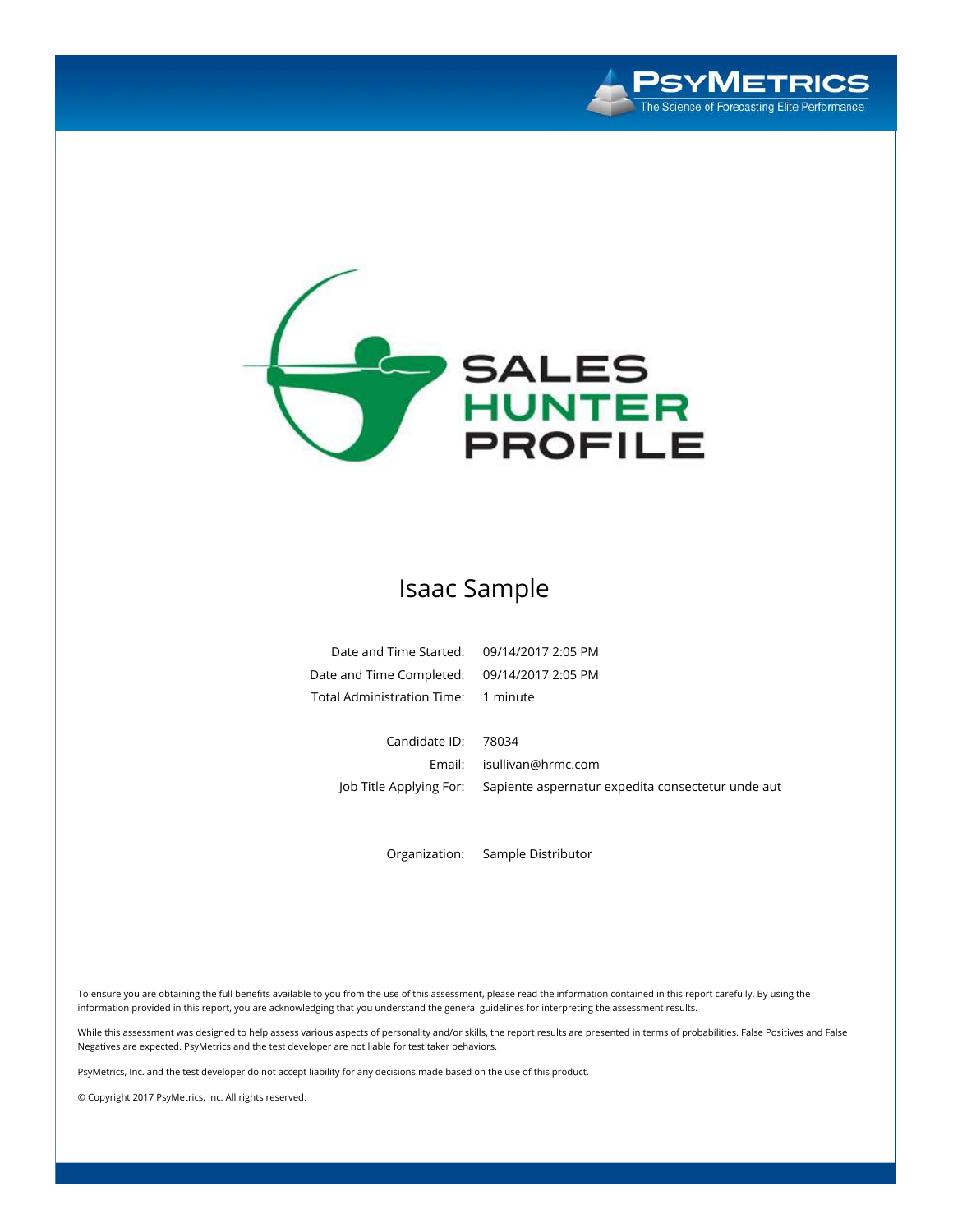## What the Sales Hunter Profile Measures

The Sales Hunter Profile is a general indicator of the individual's ability and desire to be achievement driven, outgoing, confident and an overall go-getter. These characteristics have been scientifically proven to be predictive of top sales and management performance.

The areas assessed by this Profile are:

| Achievement<br><b>Drive</b> | Achievement Drive measures the degree to which the individual is likely to be<br>competitive and driven to be the best. This characteristic is important for jobs where<br>the attainment of established goals and benchmarks are important (e.g., sales jobs). It<br>is also important for jobs where there may be competition within departments or<br>between coworkers and positions where the individual is expected to grow and<br>advance to higher levels within the organization. |
|-----------------------------|--------------------------------------------------------------------------------------------------------------------------------------------------------------------------------------------------------------------------------------------------------------------------------------------------------------------------------------------------------------------------------------------------------------------------------------------------------------------------------------------|
| <b>Assertiveness</b>        | Assertiveness measures the degree to which the individual is likely to assert<br>him/herself, speak his/her mind and enjoy taking control or the lead in group<br>situations. This characteristic is important for jobs where a strong personality is a plus<br>(e.g., most sales jobs and managerial positions).                                                                                                                                                                          |
| Extraversion                | Extraversion measures the degree to which the individual is likely to be outgoing,<br>sociable and assertive in his/her interactions. This characteristic is important for jobs<br>requiring strong, outgoing personalities and strong social skills (e.g., sales, marketing<br>and some management jobs).                                                                                                                                                                                 |
| Go-Getter<br>Attitude       | Go-Getter measures the degree to which the individual is dedicated, shows initiative,<br>has a positive demeanor and exhibits independence. This characteristic is important<br>for jobs requiring independent work and a self-starter attitude.                                                                                                                                                                                                                                           |
| Self Confidence             | The Self Confidence scale measures the degree to which the individual is likely to be<br>self-assured, independent and is confident in his or her decisions and actions.                                                                                                                                                                                                                                                                                                                   |
| Work Ethic                  | Work Ethic measures the degree to which the individual is likely to be hardworking,<br>reliable, dedicated and punctual. He/she is conscientious, organized and plans ahead.                                                                                                                                                                                                                                                                                                               |

## Candidness of the Sales Hunter Profile Results

This Profile includes a candidness check to determine the degree to which the individual may have exaggerated his/her responses in order to present themselves more favorably. The results of this validity check with interpretation is presented on the following page.

## Interpreting the Profile Results

The following page also presents the Total Score Summary and Total Score Interpretation. This is followed by the Score Profile. The Score Profile includes the scores for all of the scales. The scores are presented in terms of percentiles. The percentile indicates how the candidate scored relative to all other individuals who have taken the assessment. For example, if a candidate's score on a particular scale shows as the 75th percentile, this indicates he/she scored better than 75% of all other people who have completed that scale.

The pages that follow the Score Profile provide detailed interpretations for each of the scales, as well as, management strategies and follow-up interview questions one can ask the candidate to obtain more insight with respect to areas needing development.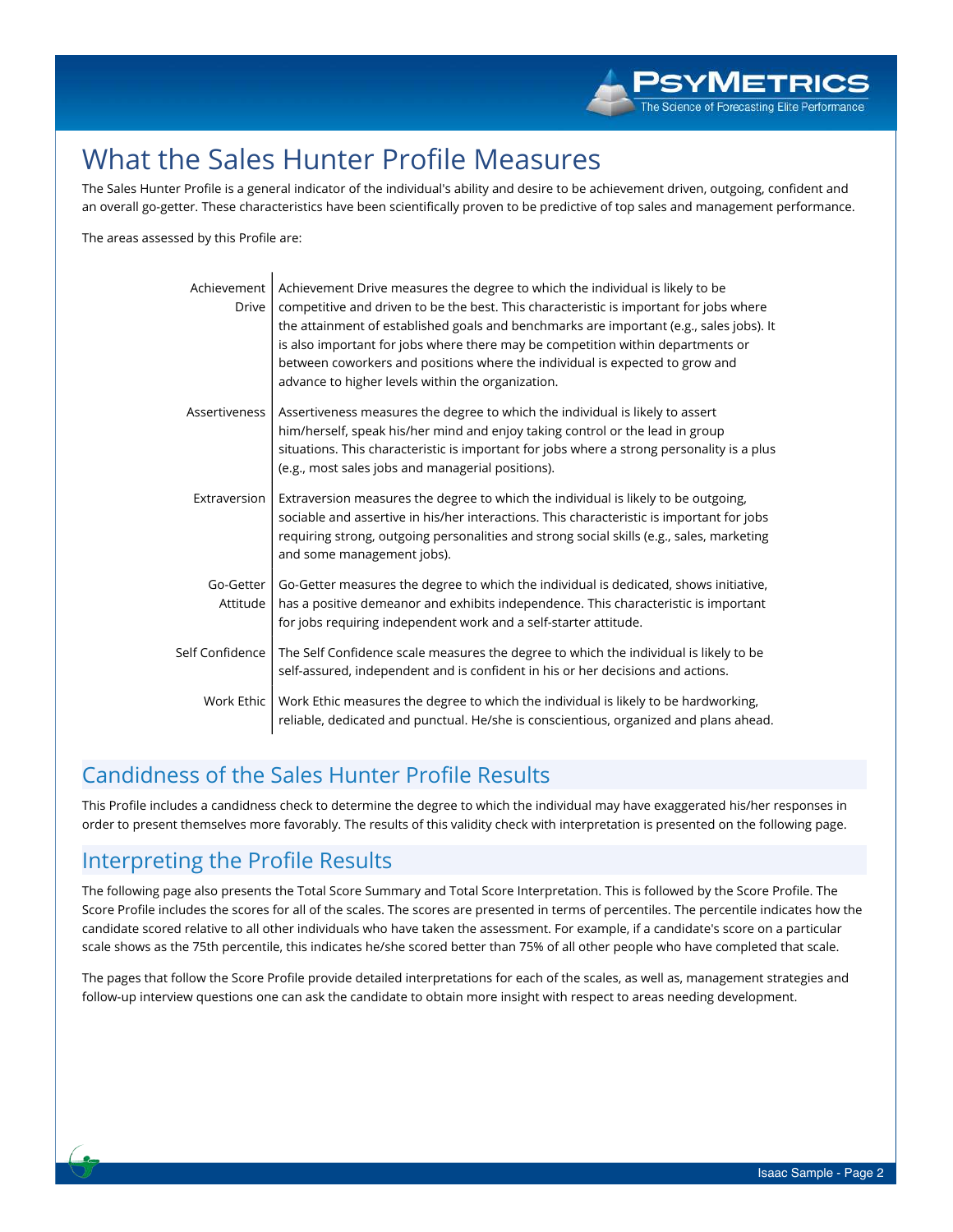

## Total Score Summary



## Total Score Interpretation

This candidate's total Sales Hunter Profile score falls within the Moderate range. This candidate generally demonstrates moderate to average levels of drive and self-starter attitudes. And works moderately hard to achieve set goals. If the candidate is to be exceptional in those jobs where these attributes are critical (e.g., sales, management, entrepreneur), he/she needs to strengthen certain aspects of these behaviors and attitudes. Review individual scale details to better understand strengths and potential shortcomings. This individual's level of drive and self-starter attitudes is consistent with that of most other candidates.



The bar graph above shows the candidate's score pattern across all the dimensions assessed by this profile. The pages that follow offer detailed insight into each dimension score.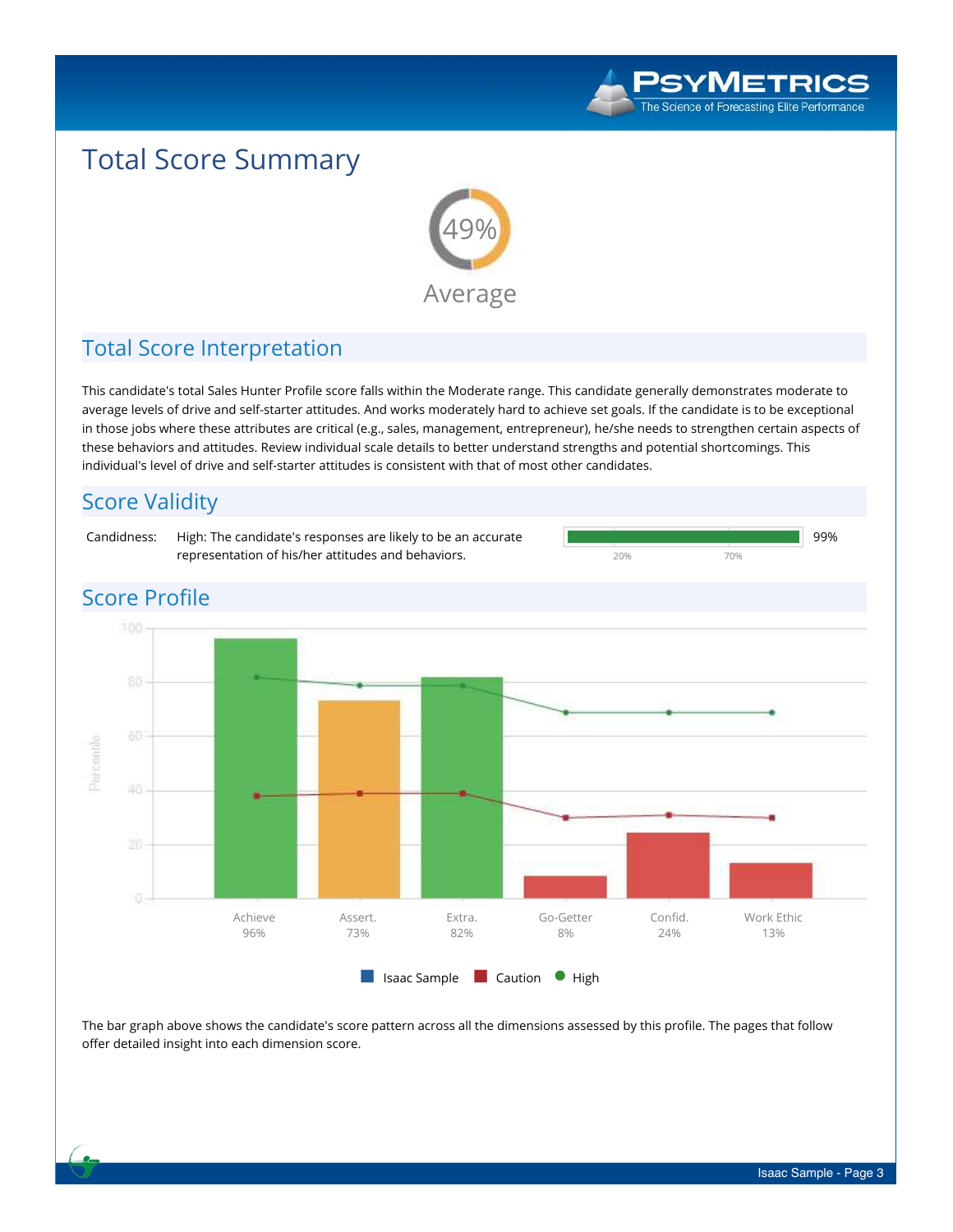

## Achievement Drive



## Score Details

Achievement Drive measures the degree to which the individual is likely to be competitive and driven to be the best. This characteristic is important for jobs where the attainment of established goals and benchmarks are important (e.g., sales jobs). It is also important for jobs where there may be competition within departments or between coworkers and positions where the individual is expected to grow and advance to higher levels within the organization.

Isaac Sample scored in the 96th percentile on Achievement Drive (High), meaning Isaac scored better than 96 percent of other candidates who have completed this assessment.



## Strength of Candidate's Responses

The graphic below shows the candidate's response pattern for the Achievement Drive behavioral dimension. This illustration is useful for assessing the strength of the candidate's attitudes and behaviors associated with Achievement Drive.



- This individual is competitive.
- Is constantly trying to surpass set goals.
- He/she is driven to be the best at whatever he/she does.
- Is likely to create competitive situations with coworkers.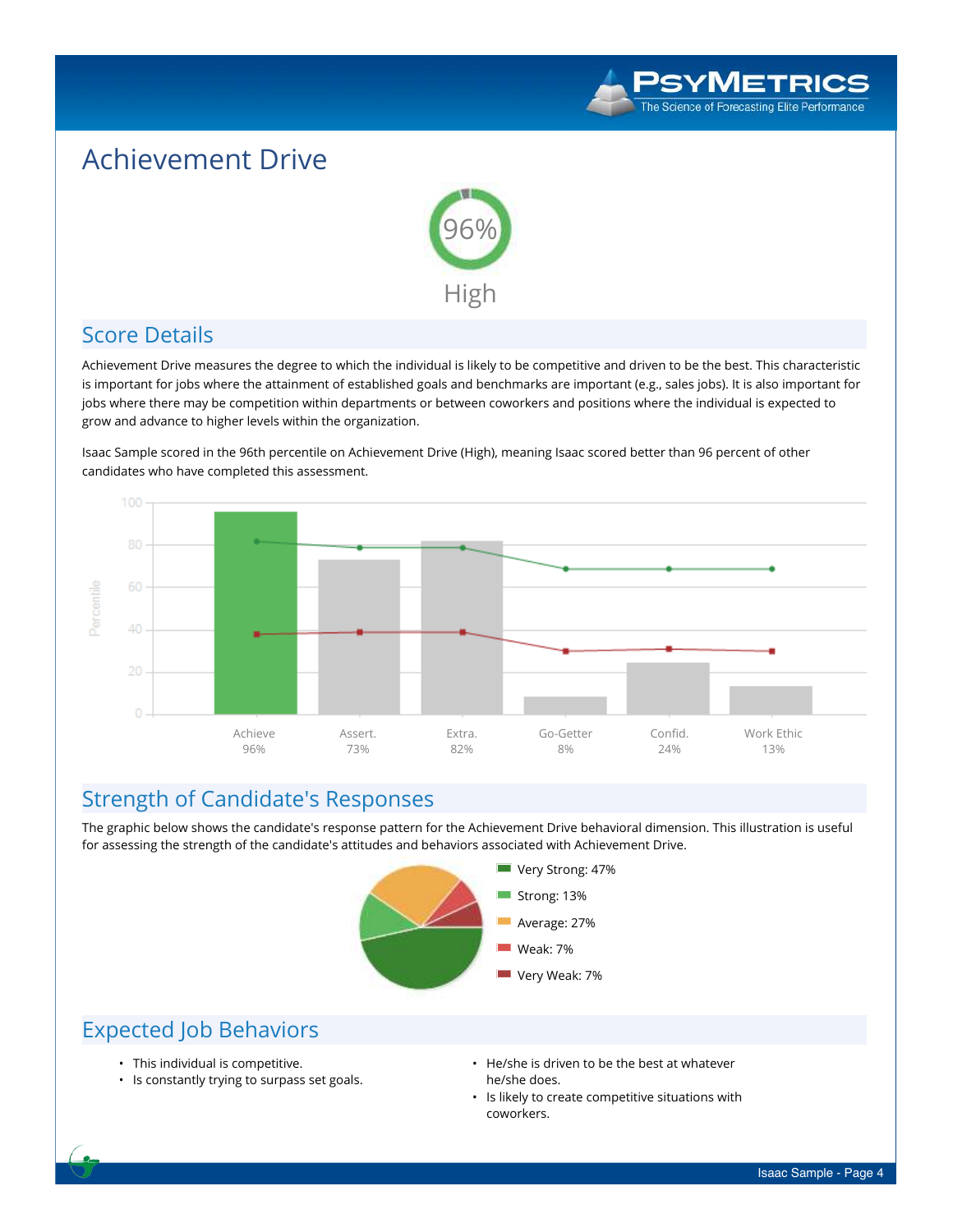

## Assertiveness



## Score Details

Assertiveness measures the degree to which the individual is likely to assert him/herself, speak his/her mind and enjoy taking control or the lead in group situations. This characteristic is important for jobs where a strong personality is a plus (e.g., most sales jobs and managerial positions).

Isaac Sample scored in the 73rd percentile on Assertiveness (Average), meaning Isaac scored better than 73 percent of other candidates who have completed this assessment.



## Strength of Candidate's Responses

The graphic below shows the candidate's response pattern for the Assertiveness behavioral dimension. This illustration is useful for assessing the strength of the candidate's attitudes and behaviors associated with Assertiveness.



- Does not normally engage in overly controlling behaviors.
- Is not overly persistent with other people.
- This individual's assertiveness score is consistent with most other candidates.
- Tends to show an even- tempered demeanor when it comes to assertiveness.
- On occasion can be expected to speak his/her mind.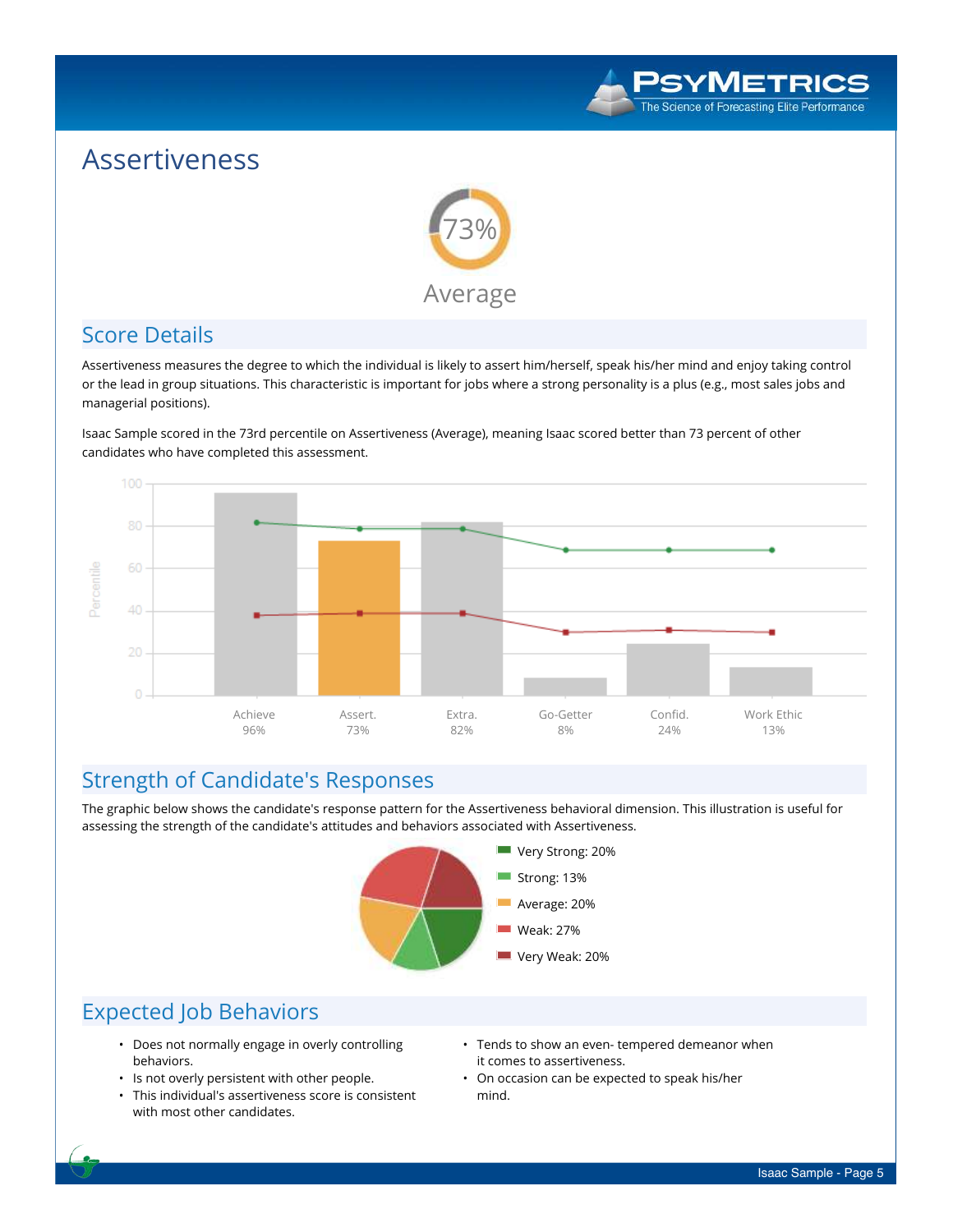

## Extraversion



## Score Details

Extraversion measures the degree to which the individual is likely to be outgoing, sociable and assertive in his/her interactions. This characteristic is important for jobs requiring strong, outgoing personalities and strong social skills (e.g., sales, marketing and some management jobs).

Isaac Sample scored in the 82nd percentile on Extraversion (High), meaning Isaac scored better than 82 percent of other candidates who have completed this assessment.



## Strength of Candidate's Responses

The graphic below shows the candidate's response pattern for the Extraversion behavioral dimension. This illustration is useful for assessing the strength of the candidate's attitudes and behaviors associated with Extraversion.



- This individual is outgoing and sociable.
- He/she usually does most of the talking in conversations.
- He/she will speak his/her mind when the situation calls for it.
- Enjoys building relationships with others.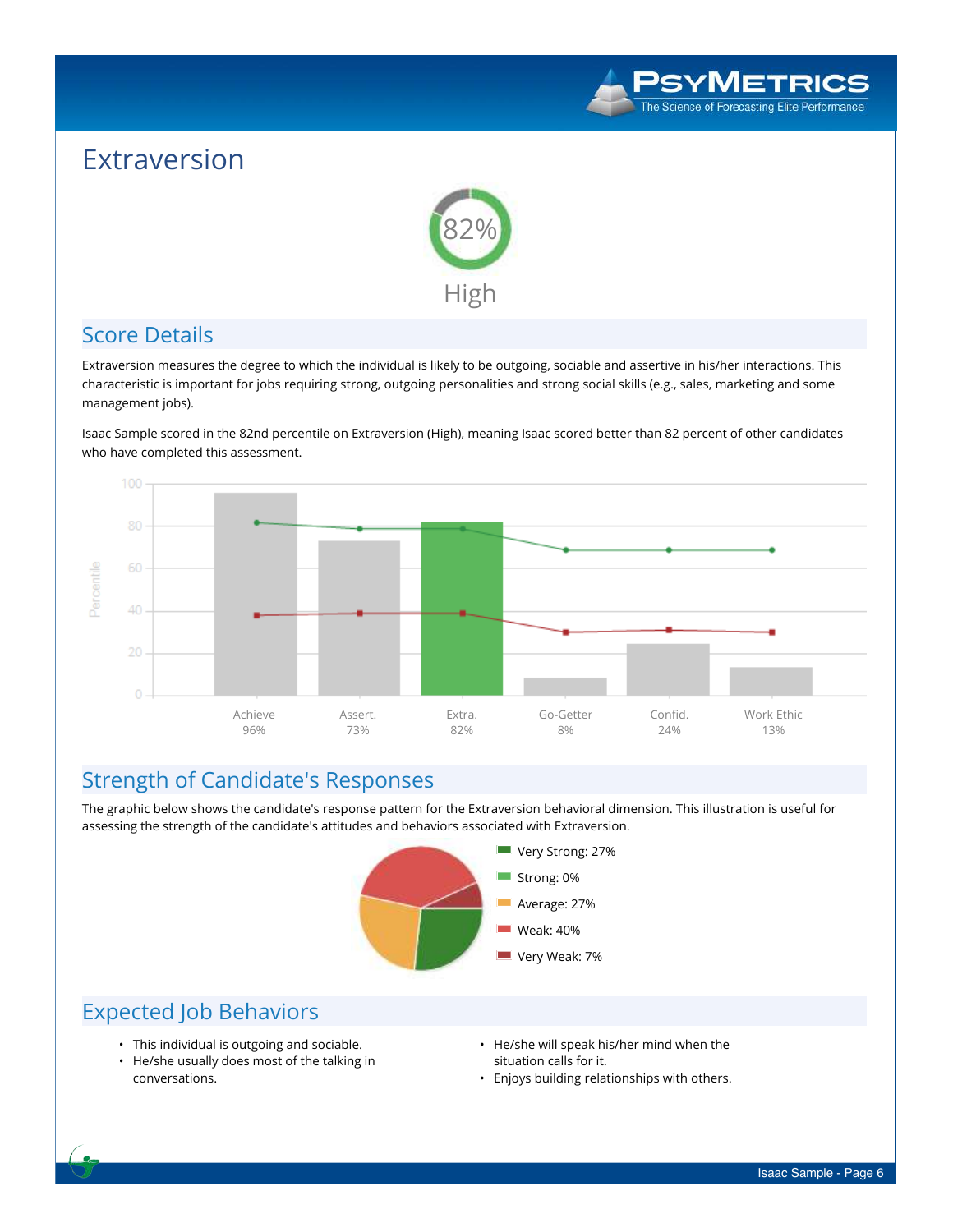

## Go-Getter Attitude



## Score Details

Go-Getter measures the degree to which the individual is dedicated, shows initiative, has a positive demeanor and exhibits independence. This characteristic is important for jobs requiring independent work and a self-starter attitude.

Isaac Sample scored in the 8th percentile on Go-Getter Attitude (Caution), meaning Isaac scored lower than 92 percent of other candidates who have completed this assessment.



## Strength of Candidate's Responses

The graphic below shows the candidate's response pattern for the Go-Getter Attitude behavioral dimension. This illustration is useful for assessing the strength of the candidate's attitudes and behaviors associated with Go-Getter Attitude.



- This individual's go-getter demeanor is lower than that of most other candidates.
- May be difficult for this candidate to exhibit commitment and autonomy.
- May find it difficult to exhibit initiative, independence and dedication.
- This is an area for development.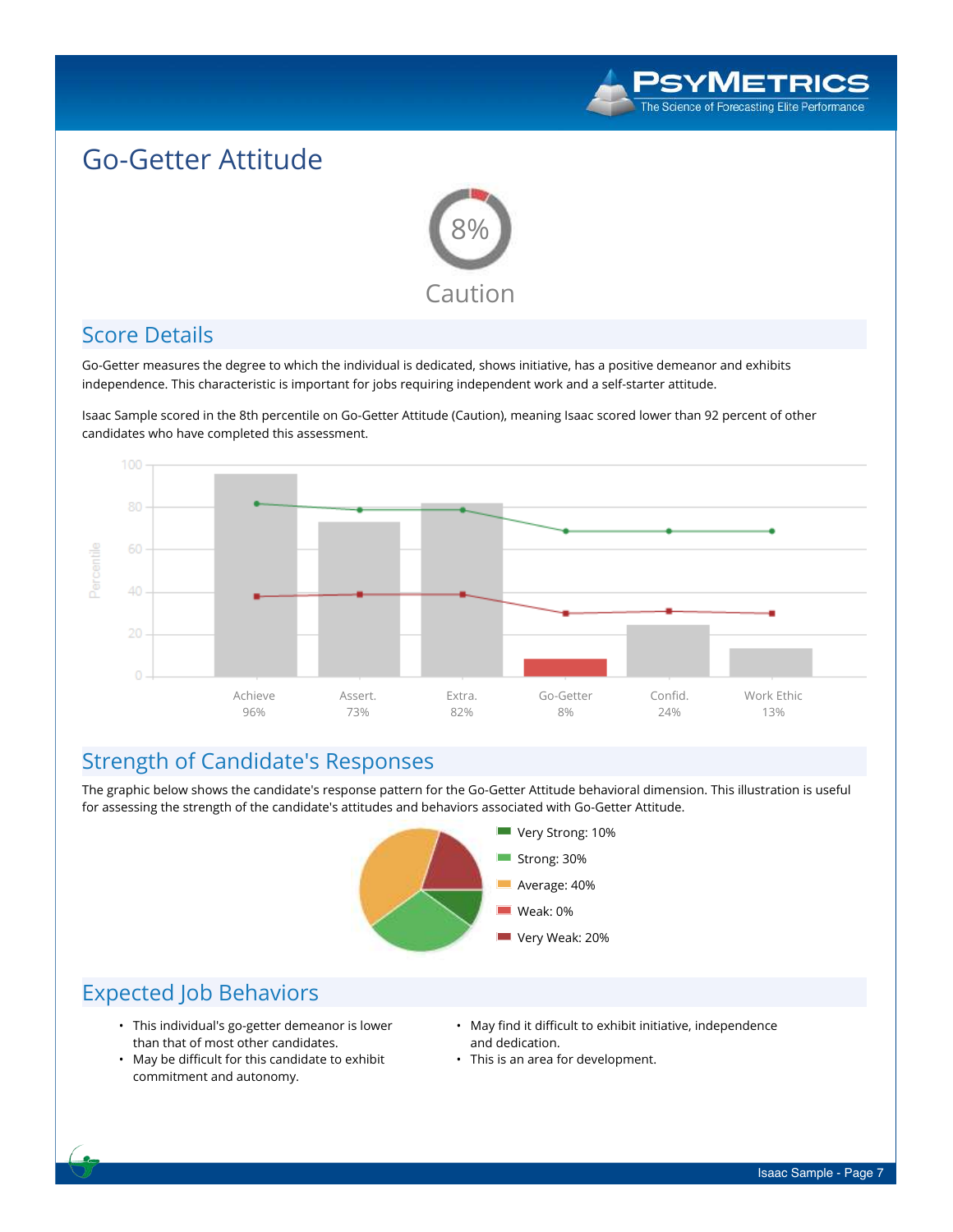

## Self Confidence



## Score Details

The Self Confidence scale measures the degree to which the individual is likely to be self-assured, independent and is confident in his or her decisions and actions.

Isaac Sample scored in the 24th percentile on Self Confidence (Caution), meaning Isaac scored lower than 76 percent of other candidates who have completed this assessment.



## Strength of Candidate's Responses

The graphic below shows the candidate's response pattern for the Self Confidence behavioral dimension. This illustration is useful for assessing the strength of the candidate's attitudes and behaviors associated with Self Confidence.



- Has trouble being self-assured.
- May not demonstrate self-confidence in their decisions.
- Is generally overly affected by what others think of him/her.
- Bouncing back from negative situations is difficult for him/her due to their lack of belief in self.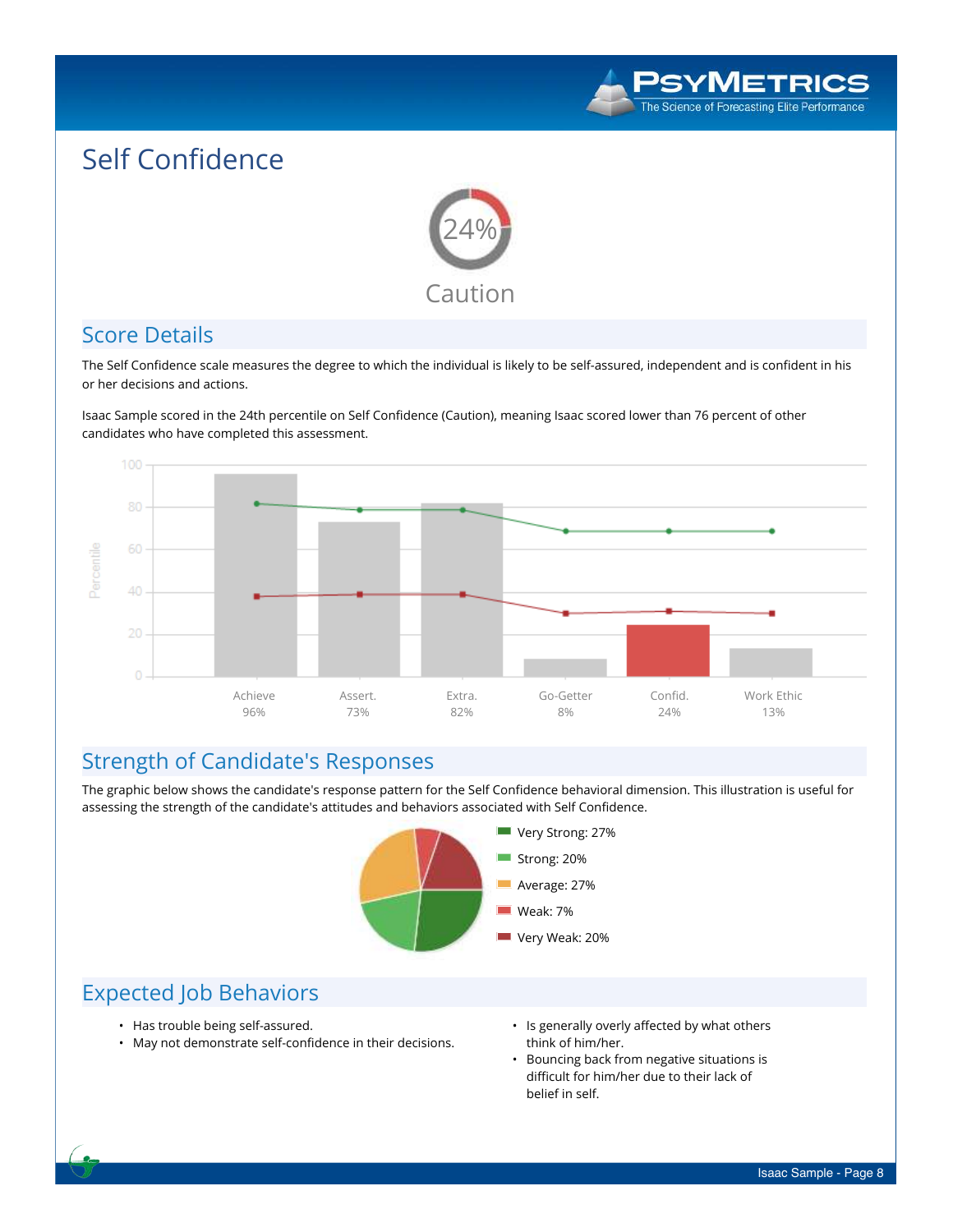

# Work Ethic



## Score Details

Work Ethic measures the degree to which the individual is likely to be hardworking, reliable, dedicated and punctual. He/she is conscientious, organized and plans ahead.

Isaac Sample scored in the 13th percentile on Work Ethic (Caution), meaning Isaac scored lower than 87 percent of other candidates who have completed this assessment.



## Strength of Candidate's Responses

The graphic below shows the candidate's response pattern for the Work Ethic behavioral dimension. This illustration is useful for assessing the strength of the candidate's attitudes and behaviors associated with Work Ethic.



- This individual may experience difficulty showing up to work on time consistently, and may lack attention to detail when performing assigned tasks.
- This employee tends not to be quality focused.
- This employee may struggle to meet work deadlines.
- This is an area of concern with this individual and additional interviewing and reference checks are strongly encouraged.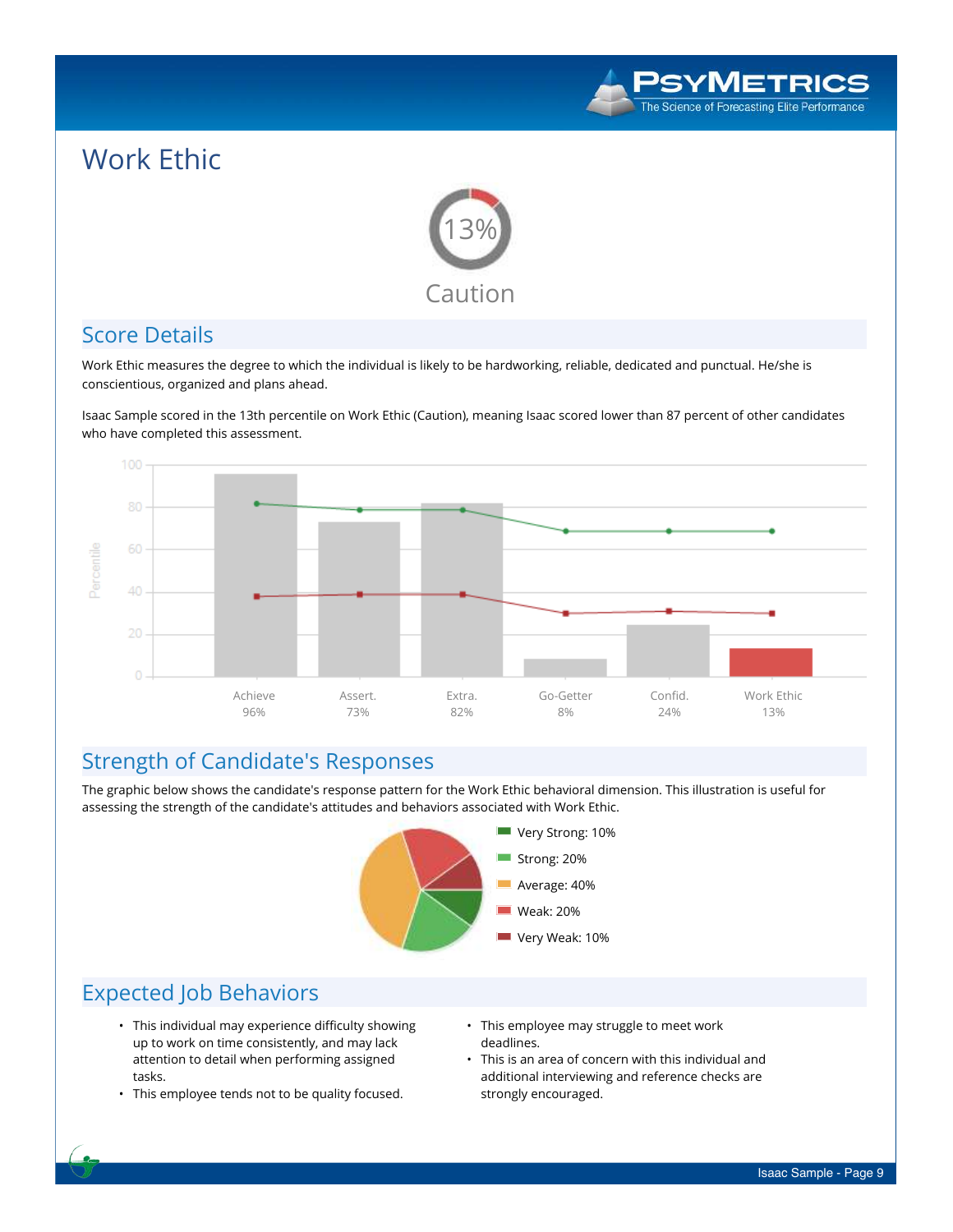## Management Strategies

This section of the report offers suggestions for developing or managing the candidate based on his/her Profile responses. The diagram below also offers a graphical representation of the areas covered by the Profile. The smaller the area, the more coaching/development might be required.

## Achievement Drive

- To maintain the candidate's drive and motivation, reward their winning attitude.
- Work with the individual to develop challenging goals and reward goal accomplishment.
- While this characteristic is important for business success, care must be taken to make sure the individual's high level of competitiveness does not affect team performance or relationships.
- This individual's competitive energy needs to be focused on being the best he/she can be within the overall business plans and strategies.

## Assertiveness

- Candidates who score in this range from time to time may not be as assertive as they should be for certain positions. Past situations when they lacked assertiveness should be brought to their attention.
- Develop a specific action plan to enhance assertiveness.
- Develop strategies during training, focusing on specific instances where he/she can improve and giving them the tools to do so.
- May want to consider assigning the individual to job responsibilities where assertiveness is not a priority.

## Extraversion

- This individual is ideal for jobs requiring social interactions and building relationships. He/she enjoys interacting with others. Ensure his/her job involves coworker or customer contact and the opportunity to grow those relationships.
- Expect him/her to be talkative and sociable. Support these behaviors if they do not negatively affect his/her performance.
- If their outgoing/talkative nature does affect productivity in a negative manner, point it out and discuss expectations going forward.



Achievement Drive 96% **The Co** 

PSYMETRICS The Science of Forecasting Elite Performance

- Assertiveness 73%
- Extraversion 82%
- Go-Getter Attitude 8%
- Self Confidence 24%
- Work Ethic 13%
- Achievement Drive 96%
- Assertiveness 73%
- Extraversion 82%
- Go-Getter Attitude 8%
- Self Confidence 24%
- Work Ethic 13%
- Achievement Drive 96%
- Assertiveness 73%
- Extraversion 82%
- Go-Getter Attitude 8%
- Self Confidence 24%
- Work Ethic 13%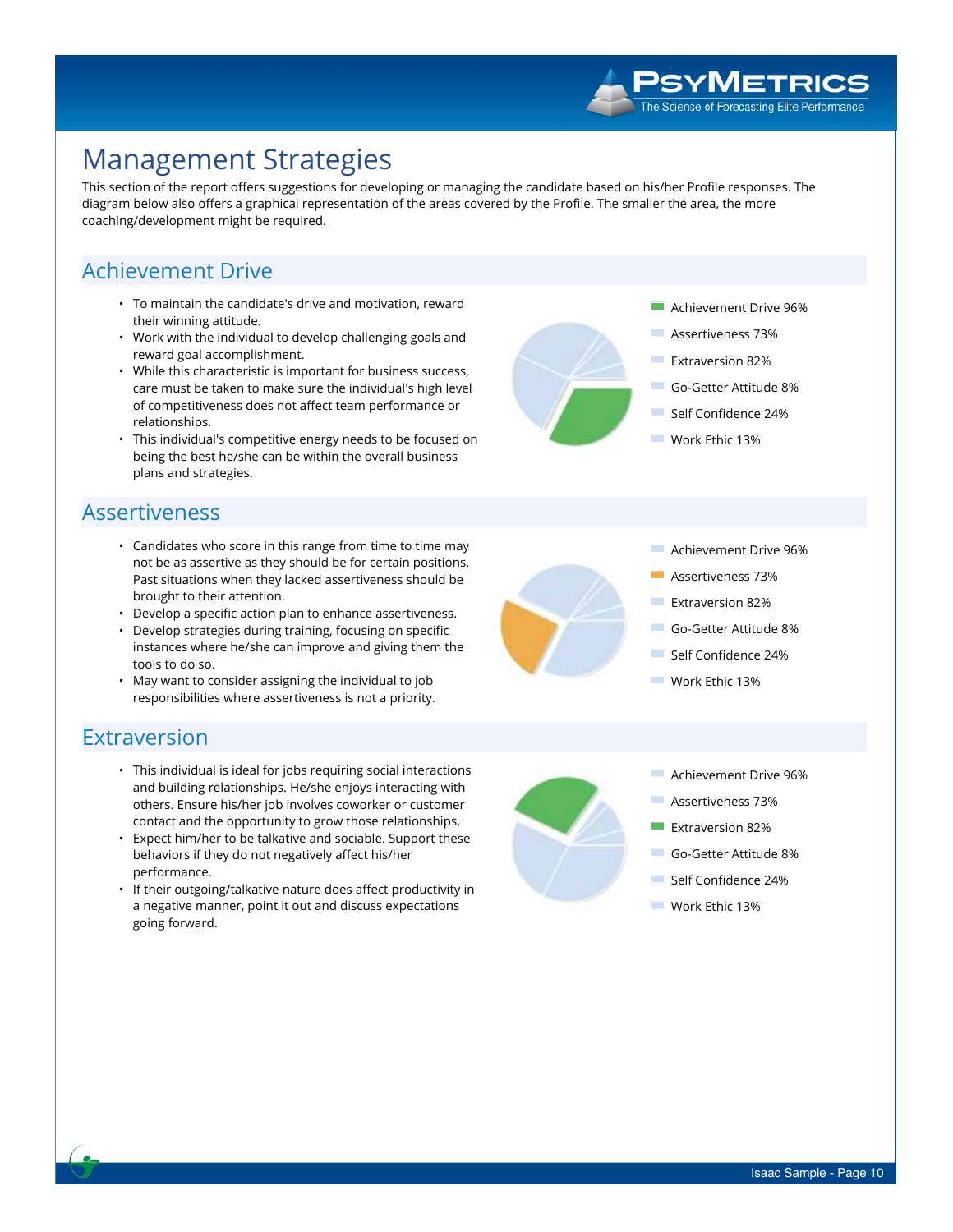### PSYMETRICS The Science of Forecasting Elite Performance

## Go-Getter Attitude

- This individual's level of go-getter attitude is lower than most.
- Given the importance of this characteristic for jobs requiring drive and autonomous work, significant focus needs to be placed on finding out what could be blocking such behaviors and attitudes. Are there internal or external factors impeding Initiative? Independence? Commitment? Show the individual examples of expected behaviors in these areas.
- Spend time developing a relationship with the individual and find out what motivates him/her (e.g., praise, awards, recognition, the challenge) and use these motivators to boost their performance.
- Reward the individual when initiative is demonstrated.

## Self Confidence

- Having confidence and feeling one is in control of situations is critical for all aspects of work and life in general. This candidate needs to be positively reinforced consistently. • Criticism should be avoided. Instead, reinforce positive
- behaviors through praise and acknowledgment.
- Training should focus on repetition of specific tasks that require decision-making. This will build confidence.
- The key with these individuals is building their self-esteem and self-confidence so that they feel they are in control during their day-to-day activities.

## Work Ethic

- Monitor this employee's attendance and punctuality closely. Establish clear guidelines on attendance and task completion and consequences for not following through.
- Clearly explain work deadlines and hold him/her accountable.
- Establish a system of consequences for unreliable behaviors. Reinforce these consequences. When the individual demonstrates steady, dependable behaviors, be sure to recognize and encourage these actions.



- Achievement Drive 96%
- Assertiveness 73%
- Extraversion 82%
- Go-Getter Attitude 8%
- Self Confidence 24%
- Work Ethic 13%



- Achievement Drive 96%
- Assertiveness 73%
- Extraversion 82%
- Go-Getter Attitude 8%
- Self Confidence 24%
- Work Ethic 13%



- Assertiveness 73%
- Extraversion 82%
- Go-Getter Attitude 8%
- Self Confidence 24%
- Work Ethic 13%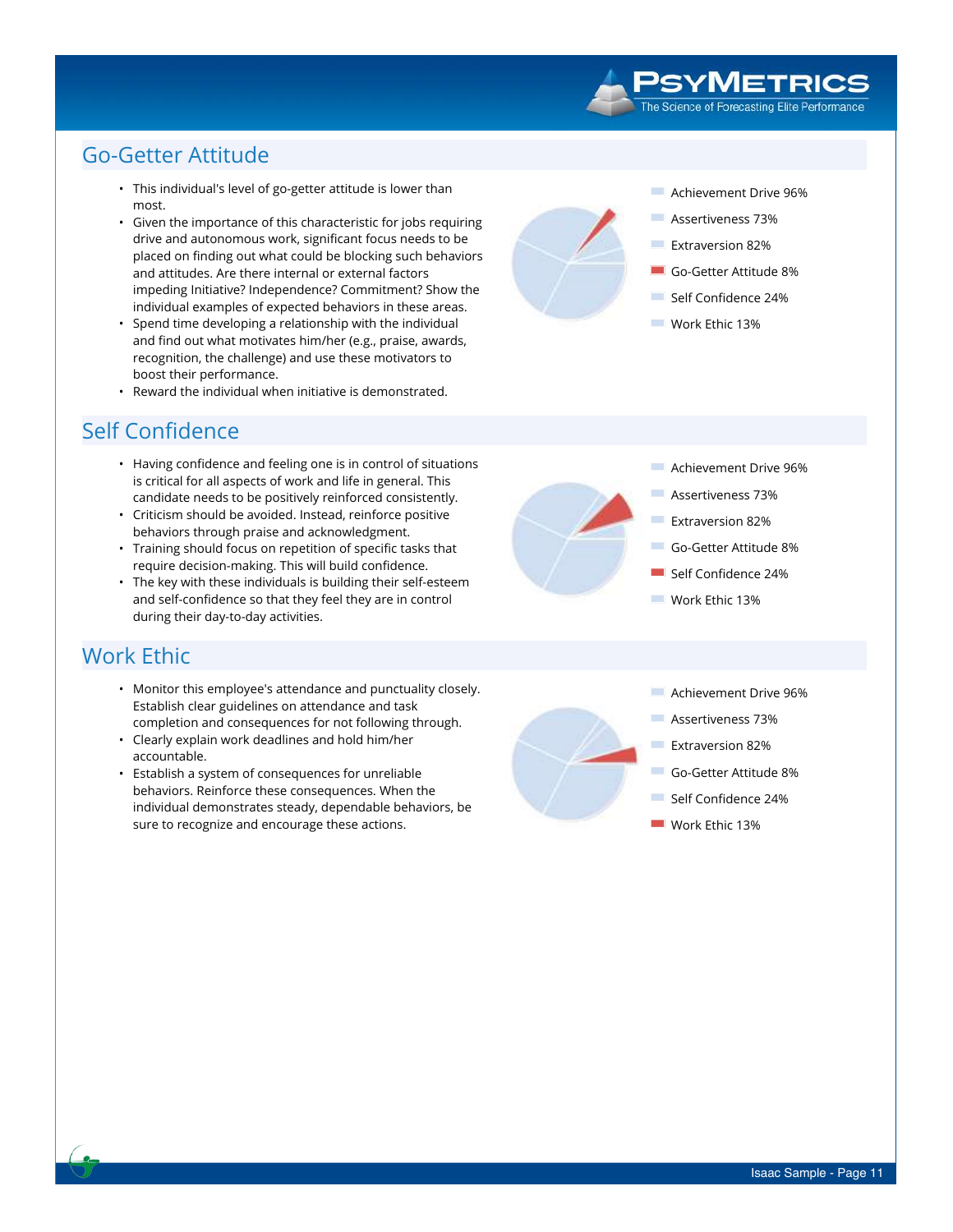## Interview Guide

This report includes follow-up interview questions that focus on those areas where further development might be needed. These questions serve as an excellent guide during the hiring process, coaching or developmental efforts to further uncover potentially negative behavioral tendencies.

## Achievement Drive

### Question:

Give examples from your work history when you have "lost" or an outcome was not what you were striving for? What did you learn from it?

Response Notes:

| Response Expected of a<br><b>Poor Performing Employee</b> |  | Response Expected of a<br><b>Satisfactory Employee</b> |  |  | Response Expected of an<br><b>Excellent Employee</b> |  |  |
|-----------------------------------------------------------|--|--------------------------------------------------------|--|--|------------------------------------------------------|--|--|
|                                                           |  |                                                        |  |  |                                                      |  |  |

### Question:

Do you tend to strive for perfection or are you more relaxed and easy going? Give examples from your work to support your response. Response Notes:

| Response Expected of a<br><b>Poor Performing Employee</b> |  | Response Expected of a<br><b>Satisfactory Employee</b> |  | Response Expected of an<br><b>Excellent Employee</b> |
|-----------------------------------------------------------|--|--------------------------------------------------------|--|------------------------------------------------------|
|                                                           |  |                                                        |  |                                                      |

### Question:

What percentage of the work objectives or goals that you and your supervisor have established for yourself do you feel are appropriate to achieve? What percentage of your goals do you normally achieve? Response Notes:

| Response Expected of a<br>Poor Performing Employee |  | Response Expected of a<br><b>Satisfactory Employee</b> |  |  | Response Expected of an<br><b>Excellent Employee</b> |  |  |
|----------------------------------------------------|--|--------------------------------------------------------|--|--|------------------------------------------------------|--|--|
|                                                    |  |                                                        |  |  |                                                      |  |  |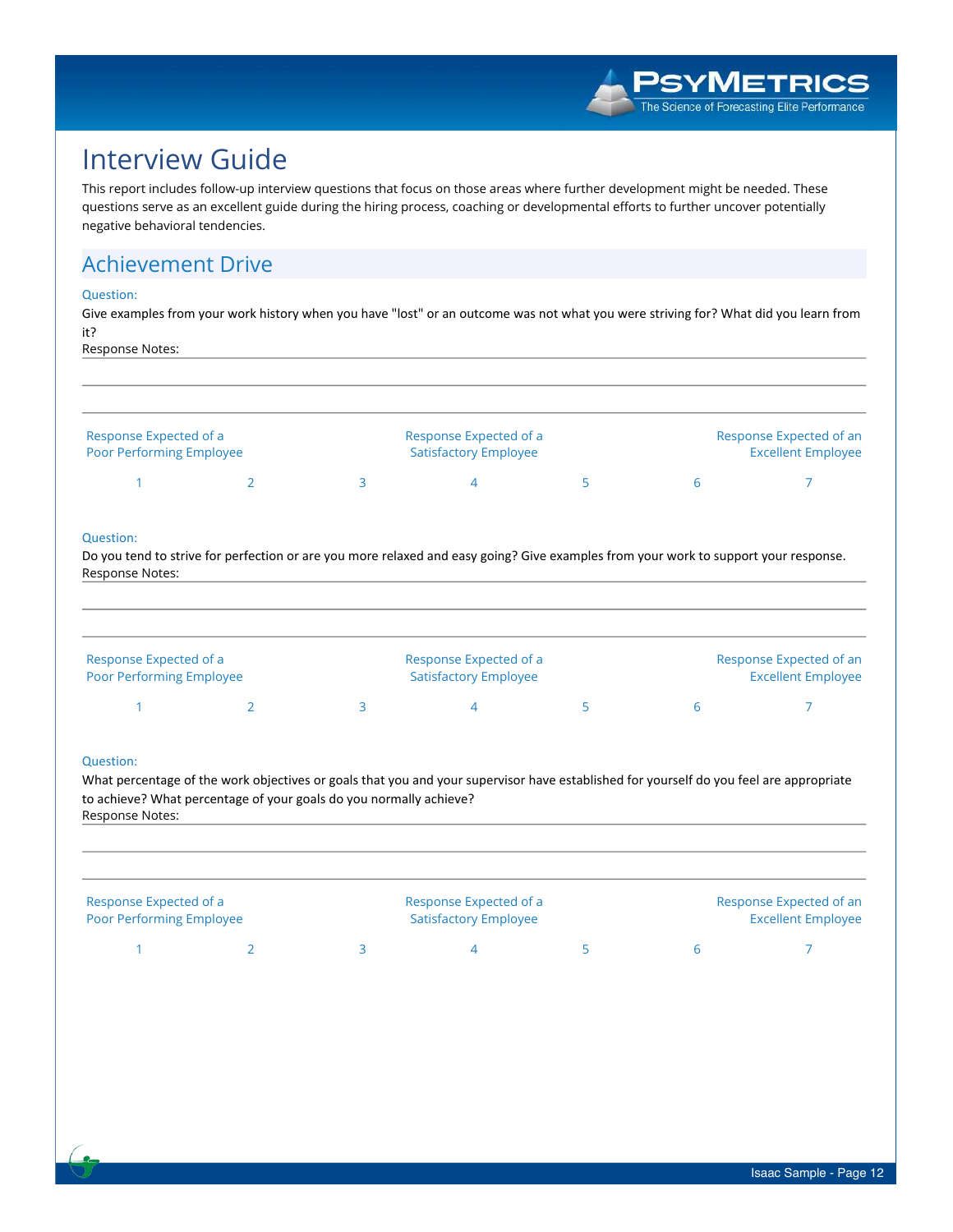Describe work situations when you were not able to take a risk when others did? Why did you hold back? Response Notes:

| Response Expected of a<br><b>Poor Performing Employee</b> |   | Response Expected of a<br><b>Satisfactory Employee</b> |   |  | Response Expected of an<br><b>Excellent Employee</b> |
|-----------------------------------------------------------|---|--------------------------------------------------------|---|--|------------------------------------------------------|
|                                                           | 4 |                                                        | b |  |                                                      |

### Question:

Please give examples from your experience of employees or coworkers you felt were overly competitive. Please describe their behavior and how it differed from yours. Response Notes:

| Response Expected of a<br><b>Poor Performing Employee</b> |  | Response Expected of a<br><b>Satisfactory Employee</b> |  | Response Expected of an<br><b>Excellent Employee</b> |
|-----------------------------------------------------------|--|--------------------------------------------------------|--|------------------------------------------------------|
|                                                           |  |                                                        |  |                                                      |

### Question:

What motivates you? Are you self-motivated or are you motivated by external factors (for example, money, other people, etcâ $\epsilon$ ]. Response Notes:

| Response Expected of a<br><b>Poor Performing Employee</b> |  | Response Expected of a<br><b>Satisfactory Employee</b> |  | Response Expected of an<br><b>Excellent Employee</b> |
|-----------------------------------------------------------|--|--------------------------------------------------------|--|------------------------------------------------------|
|                                                           |  |                                                        |  |                                                      |

## Assertiveness

### Question:

How would your coworkers describe you in terms of your aggressiveness or assertiveness? Why would they have this impression of you? Response Notes:

| Response Expected of a | <b>Poor Performing Employee</b> |  | Response Expected of a<br><b>Satisfactory Employee</b> |  | Response Expected of an<br><b>Excellent Employee</b> |
|------------------------|---------------------------------|--|--------------------------------------------------------|--|------------------------------------------------------|
|                        |                                 |  |                                                        |  |                                                      |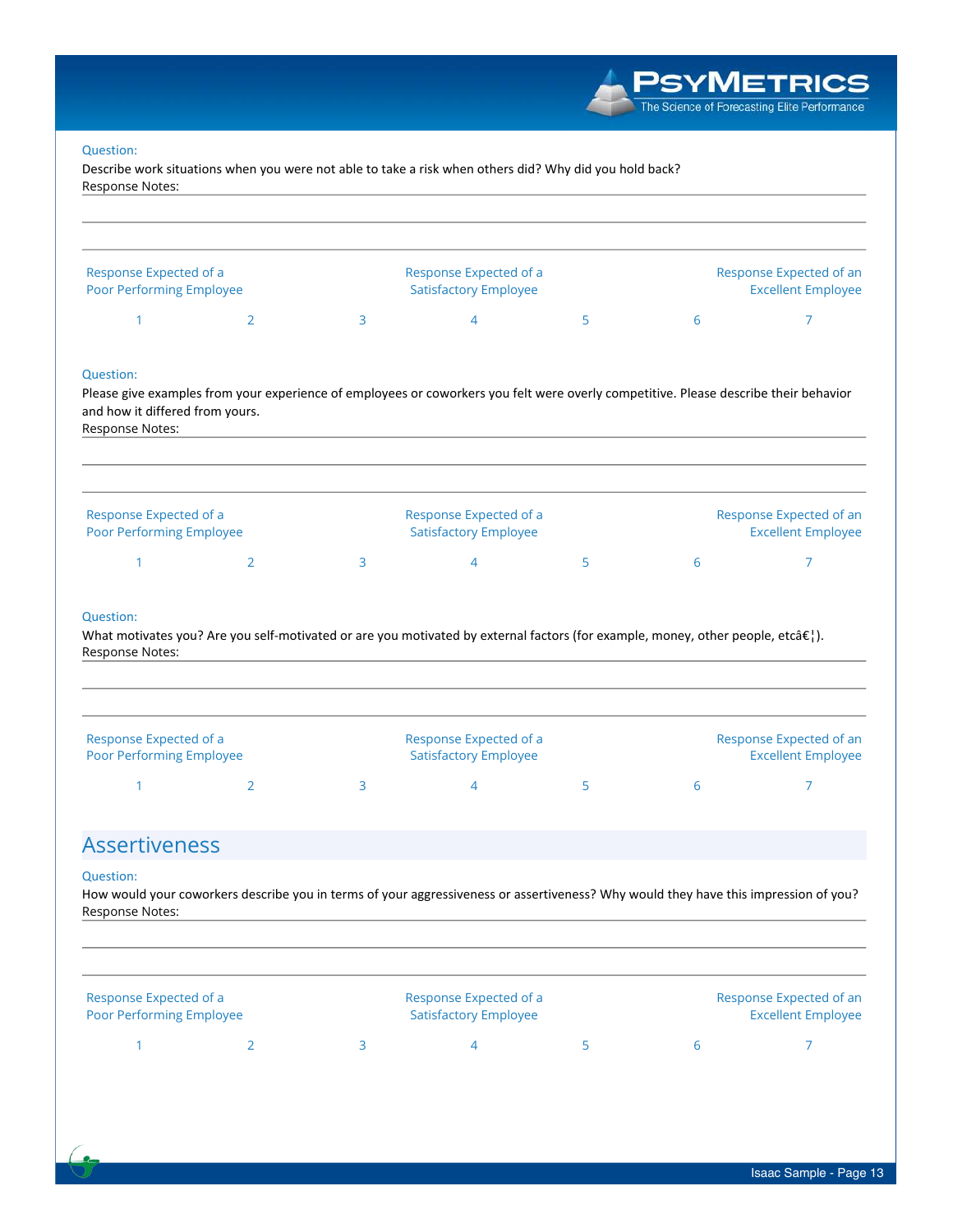| <b>PSYMETRK</b>                         |
|-----------------------------------------|
| The Science of Forecasting Elite Perfor |
|                                         |

If you are in a meeting and you have something you want to say, but you have not had the opportunity to speak, what would you do? How would you handle the situation? Response Notes:

| Response Expected of a<br><b>Poor Performing Employee</b> |  | Response Expected of a<br><b>Satisfactory Employee</b> |  | Response Expected of an<br><b>Excellent Employee</b> |
|-----------------------------------------------------------|--|--------------------------------------------------------|--|------------------------------------------------------|
|                                                           |  |                                                        |  |                                                      |

### Question:

Describe for me instances when you wished you had been more assertive? Give work-related examples. Response Notes:

| Response Expected of a<br><b>Poor Performing Employee</b> | Response Expected of a<br><b>Satisfactory Employee</b> |  | Response Expected of an<br><b>Excellent Employee</b> |  |
|-----------------------------------------------------------|--------------------------------------------------------|--|------------------------------------------------------|--|
|                                                           |                                                        |  |                                                      |  |

### Question:

What do you do when you don't agree with your supervisor or manager? Do you let him/her know? Describe previous work situations when you did not speak up.

Response Notes:

| Response Expected of a          |  | Response Expected of a       |  |  | Response Expected of an   |  |  |
|---------------------------------|--|------------------------------|--|--|---------------------------|--|--|
| <b>Poor Performing Employee</b> |  | <b>Satisfactory Employee</b> |  |  | <b>Excellent Employee</b> |  |  |
|                                 |  |                              |  |  |                           |  |  |

### Question:

Would you say you are more laid back than assertive? Give examples from your work experience to support your answer. Response Notes:

| Response Expected of a<br>Poor Performing Employee |  |  | Response Expected of a<br><b>Satisfactory Employee</b> |   | Response Expected of an<br><b>Excellent Employee</b> |
|----------------------------------------------------|--|--|--------------------------------------------------------|---|------------------------------------------------------|
|                                                    |  |  |                                                        | h |                                                      |

nance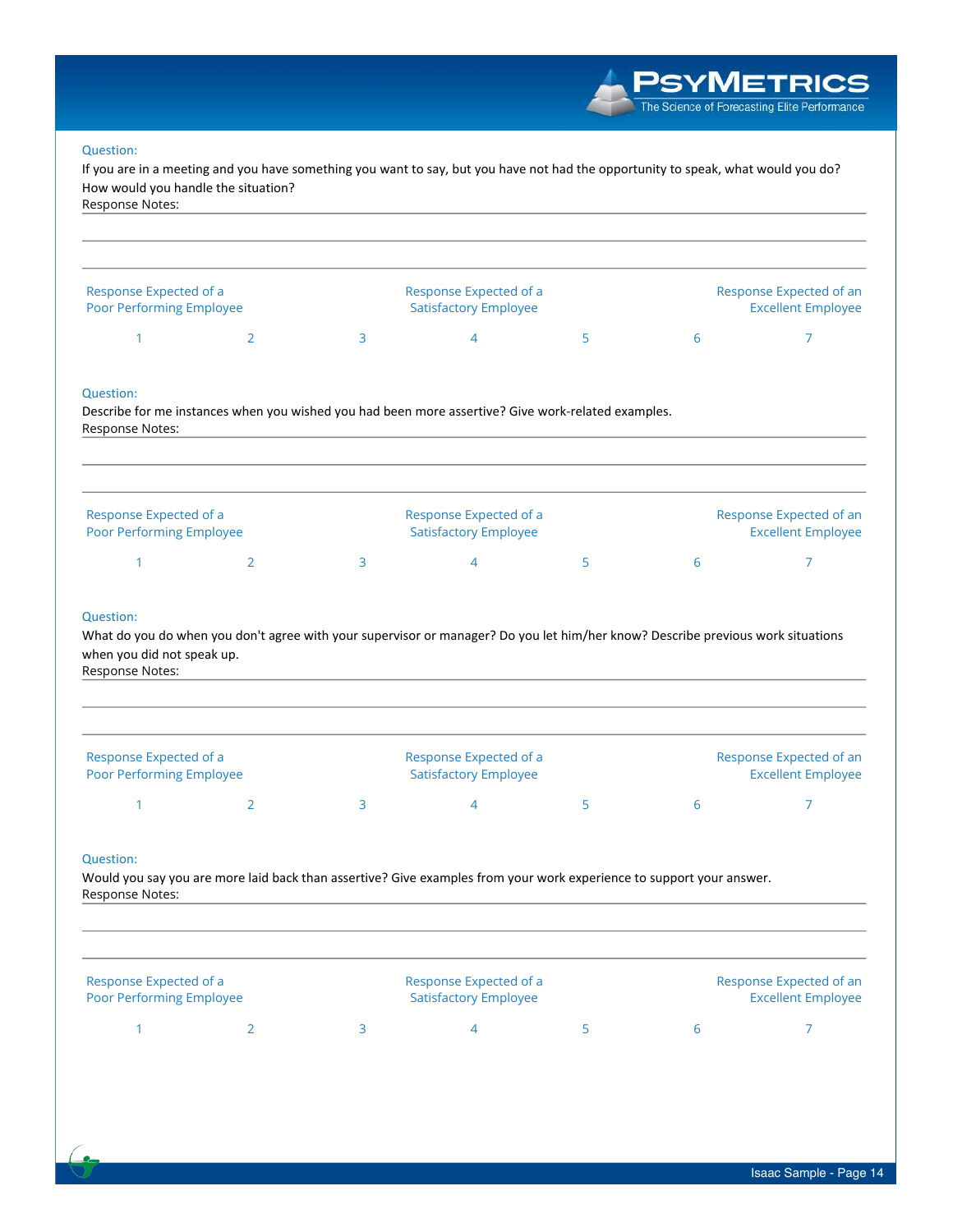Describe your usual role in group meetings or discussions? Would you say you are a listener or a talker? Response Notes:

| Response Expected of a                                                                                                                       |                |   | Response Expected of a                                                                                                       |   |   | Response Expected of an                              |
|----------------------------------------------------------------------------------------------------------------------------------------------|----------------|---|------------------------------------------------------------------------------------------------------------------------------|---|---|------------------------------------------------------|
| Poor Performing Employee<br>1                                                                                                                | $\overline{2}$ | 3 | <b>Satisfactory Employee</b><br>4                                                                                            | 5 | 6 | <b>Excellent Employee</b><br>$\overline{7}$          |
|                                                                                                                                              |                |   |                                                                                                                              |   |   |                                                      |
| <b>Question:</b><br>Response Notes:                                                                                                          |                |   | Why is it difficult for you to be assertive? Looking back, what work situations should you have been more assertive in?      |   |   |                                                      |
| Response Expected of a<br>Poor Performing Employee                                                                                           |                |   | Response Expected of a<br><b>Satisfactory Employee</b>                                                                       |   |   | Response Expected of an<br><b>Excellent Employee</b> |
|                                                                                                                                              |                |   |                                                                                                                              | 5 | 6 | 7                                                    |
| 1                                                                                                                                            | $\overline{2}$ | 3 | 4<br>Describe work situations when you have been more reserved than you should have been. What was the outcome?              |   |   |                                                      |
|                                                                                                                                              |                |   | Response Expected of a                                                                                                       |   |   |                                                      |
| 1                                                                                                                                            | $\overline{2}$ | 3 | <b>Satisfactory Employee</b><br>4                                                                                            | 5 | 6 | 7                                                    |
| <b>Question:</b><br>Response Notes:<br>Response Expected of a<br>Poor Performing Employee<br><b>Question:</b><br>opinion?<br>Response Notes: |                |   | Have there been times when you wished you could have stated what you were thinking? What keeps you from expressing your true |   |   | Response Expected of an<br><b>Excellent Employee</b> |
| Response Expected of a<br>Poor Performing Employee                                                                                           |                |   | Response Expected of a<br><b>Satisfactory Employee</b>                                                                       |   |   | Response Expected of an<br><b>Excellent Employee</b> |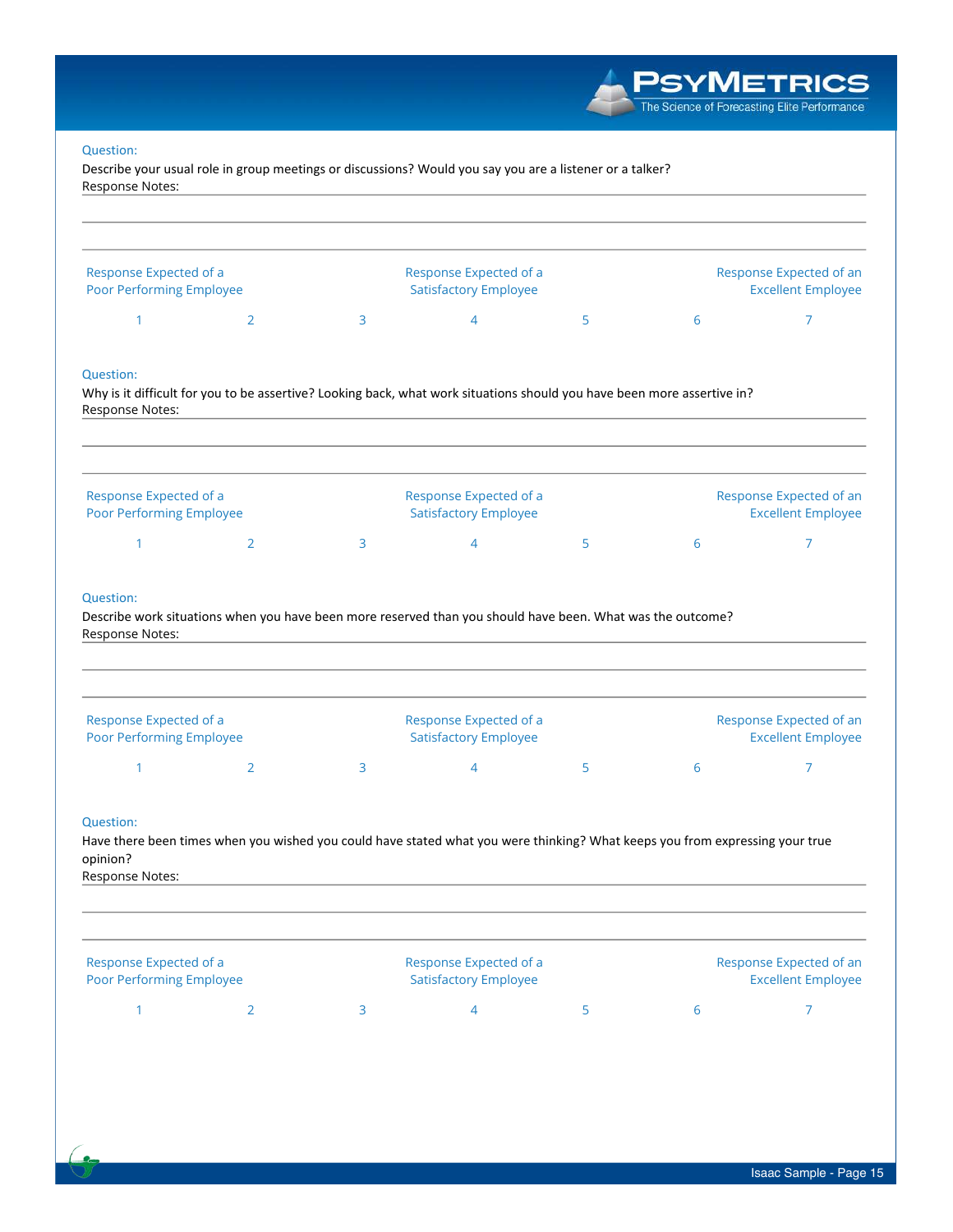|                                                           |                                                                        |   |                                                                                                                                      |   |   | The Science of Forecasting Elite Performance         |
|-----------------------------------------------------------|------------------------------------------------------------------------|---|--------------------------------------------------------------------------------------------------------------------------------------|---|---|------------------------------------------------------|
| Question:<br>Response Notes:                              |                                                                        |   | Describe how being less assertive than most people has benefitted you in work situations?                                            |   |   |                                                      |
| Response Expected of a<br><b>Poor Performing Employee</b> |                                                                        |   | Response Expected of a<br><b>Satisfactory Employee</b>                                                                               |   |   | Response Expected of an<br><b>Excellent Employee</b> |
| $\mathbf{1}$                                              | $\overline{2}$                                                         | 3 | $\overline{4}$                                                                                                                       | 5 | 6 | 7                                                    |
| <b>Extraversion</b><br>Question:<br>Response Notes:       | Describe situations when you have been more easy going than assertive. |   |                                                                                                                                      |   |   |                                                      |
| Response Expected of a<br><b>Poor Performing Employee</b> |                                                                        |   | Response Expected of a<br><b>Satisfactory Employee</b>                                                                               |   |   | Response Expected of an<br><b>Excellent Employee</b> |
| $\mathbf{1}$                                              | $\overline{2}$                                                         | 3 | 4                                                                                                                                    | 5 | 6 | 7                                                    |
| Question:<br>you should have been.<br>Response Notes:     |                                                                        |   | Describe for me how you generally have handled yourself in meetings. Give specific examples of times when you have been quieter than |   |   |                                                      |
| Response Expected of a<br>Poor Performing Employee        |                                                                        |   | Response Expected of a<br><b>Satisfactory Employee</b>                                                                               |   |   | Response Expected of an<br><b>Excellent Employee</b> |
| $\mathbf{1}$                                              | $\overline{2}$                                                         | 3 | $\overline{4}$                                                                                                                       | 5 | 6 | 7                                                    |

Give work-related examples of when you have not been able to take charge of a situation that you wished you would have. Response Notes:

| Response Expected of a<br><b>Poor Performing Employee</b> |  | Response Expected of a<br><b>Satisfactory Employee</b> |   | Response Expected of an<br><b>Excellent Employee</b> |
|-----------------------------------------------------------|--|--------------------------------------------------------|---|------------------------------------------------------|
|                                                           |  | $\overline{4}$                                         | h |                                                      |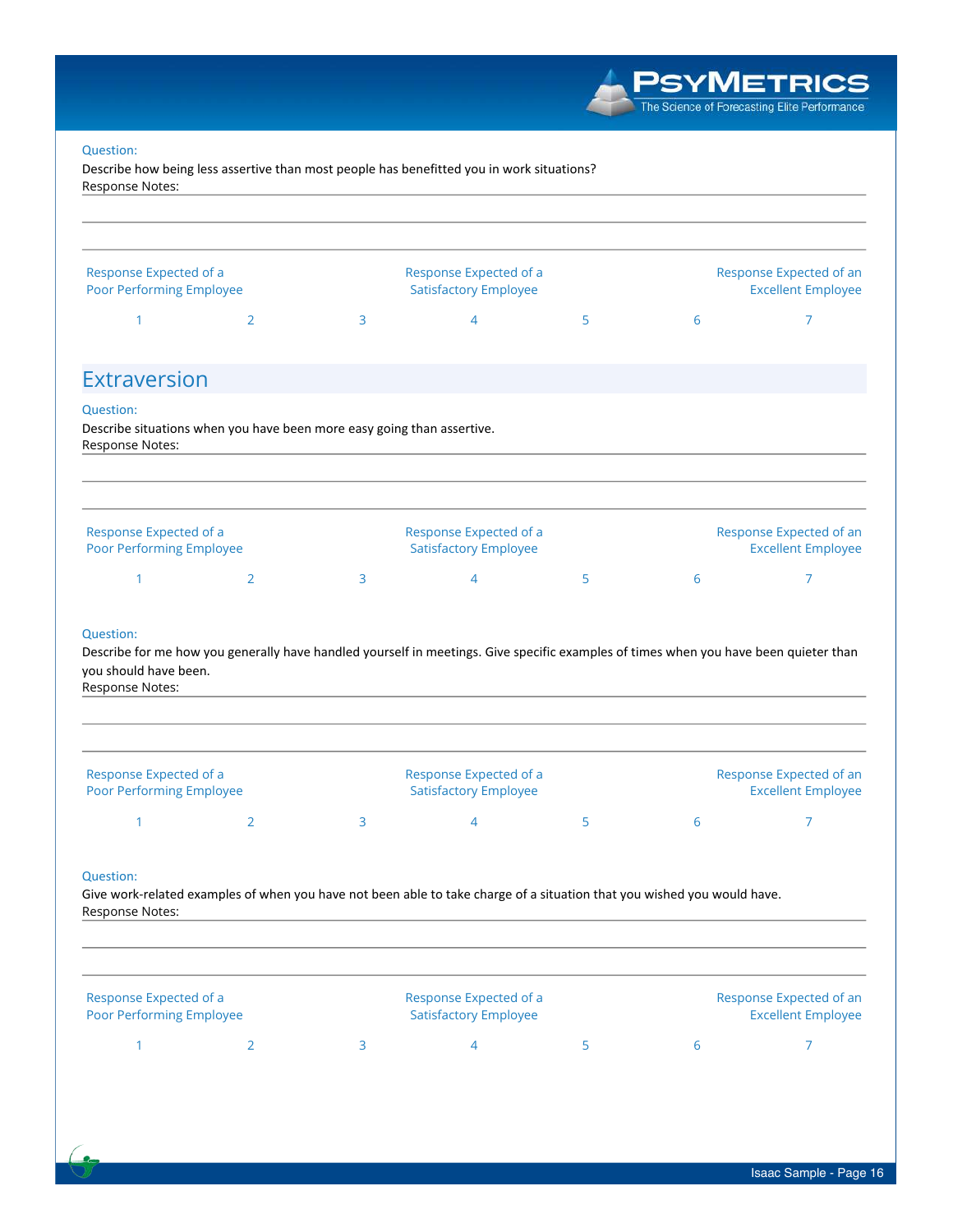If you had to choose between spending time alone or with others, which would you prefer? Give examples from your work experience when you have preferred to spend time alone rather than with groups of coworkers or customers. Response Notes:

| Response Expected of a<br>Poor Performing Employee |  | Response Expected of a<br><b>Satisfactory Employee</b> |  | Response Expected of an<br><b>Excellent Employee</b> |
|----------------------------------------------------|--|--------------------------------------------------------|--|------------------------------------------------------|
|                                                    |  |                                                        |  |                                                      |

#### Question:

Give examples of when you have found it awkward to have to try and start a conversation with a stranger. How have you generally dealt with these types of situations at work? Response Notes:

| Response Expected of a<br><b>Poor Performing Employee</b> |  | Response Expected of a<br><b>Satisfactory Employee</b> |        | Response Expected of an<br><b>Excellent Employee</b> |
|-----------------------------------------------------------|--|--------------------------------------------------------|--------|------------------------------------------------------|
|                                                           |  |                                                        | $\sim$ |                                                      |

#### Question:

Tell me about work experiences when you have preferred to be alone rather than spending time with others. Response Notes:

| Response Expected of a<br><b>Poor Performing Employee</b> |  | Response Expected of a<br><b>Satisfactory Employee</b> |  | Response Expected of an<br><b>Excellent Employee</b> |
|-----------------------------------------------------------|--|--------------------------------------------------------|--|------------------------------------------------------|
|                                                           |  |                                                        |  |                                                      |

### Question:

Tell me about personal relationships you have built with your coworkers. How has this impacted your work? Response Notes:

| Response Expected of a<br><b>Poor Performing Employee</b> |  | Response Expected of a<br><b>Satisfactory Employee</b> |  | Response Expected of an<br><b>Excellent Employee</b> |
|-----------------------------------------------------------|--|--------------------------------------------------------|--|------------------------------------------------------|
|                                                           |  |                                                        |  |                                                      |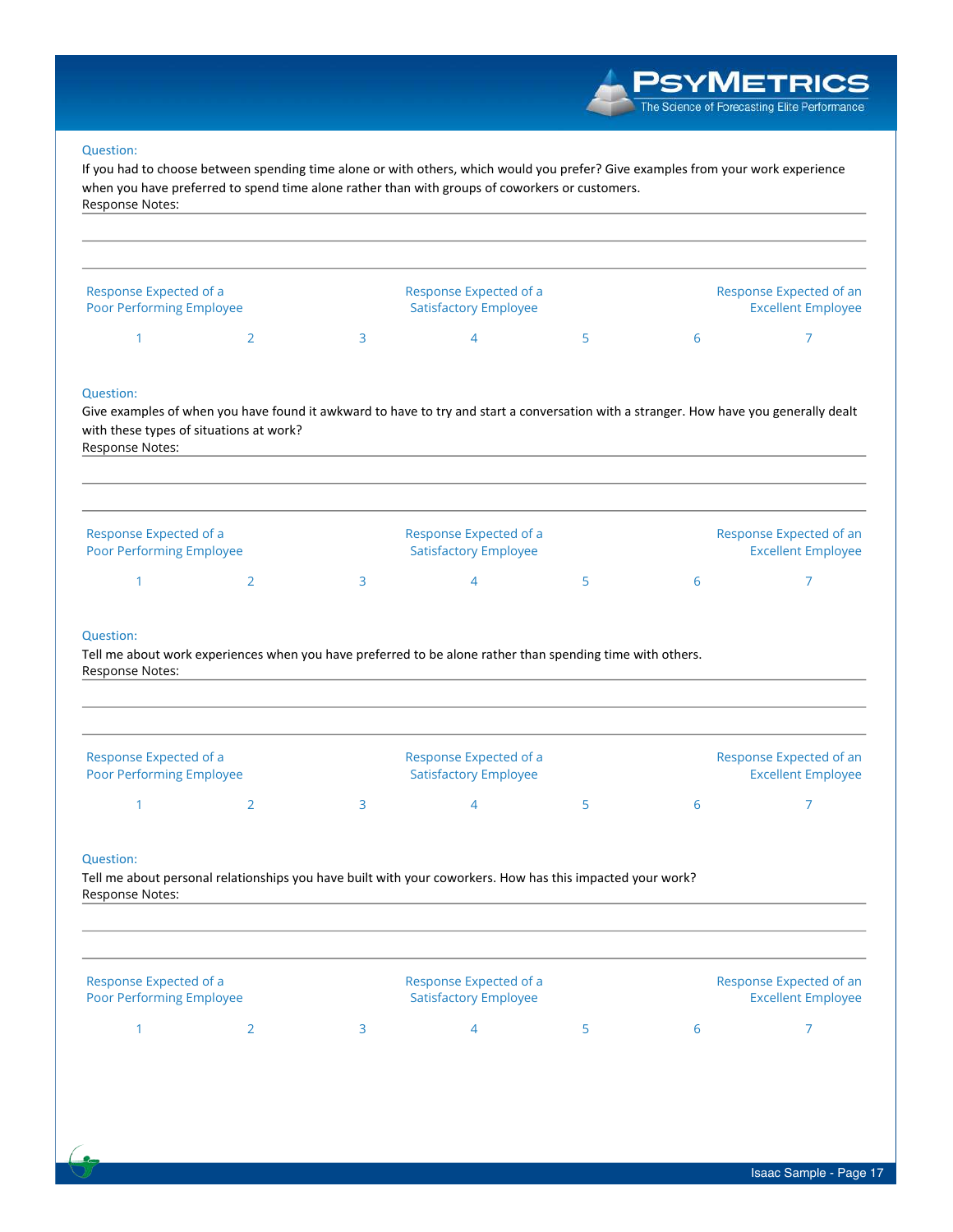Give examples of when you have acted shyer than you should have in work situations. Response Notes:

| Response Expected of a<br>Poor Performing Employee |                                                                                                                                     |   | Response Expected of a<br><b>Satisfactory Employee</b> |   |   | Response Expected of an<br><b>Excellent Employee</b> |
|----------------------------------------------------|-------------------------------------------------------------------------------------------------------------------------------------|---|--------------------------------------------------------|---|---|------------------------------------------------------|
| 1                                                  | 2                                                                                                                                   | 3 | $\overline{4}$                                         | 5 | 6 | 7                                                    |
| <b>Question:</b><br>Response Notes:                | From your work experience, in what situations have you found it difficult to be sociable?                                           |   |                                                        |   |   |                                                      |
| Response Expected of a<br>Poor Performing Employee |                                                                                                                                     |   | Response Expected of a<br><b>Satisfactory Employee</b> |   |   | Response Expected of an<br><b>Excellent Employee</b> |
| 1                                                  | 2                                                                                                                                   | 3 | $\overline{4}$                                         | 5 | 6 | $\overline{7}$                                       |
|                                                    |                                                                                                                                     |   |                                                        |   |   |                                                      |
| Response Expected of a<br>Poor Performing Employee |                                                                                                                                     |   | Response Expected of a<br><b>Satisfactory Employee</b> |   |   | Response Expected of an<br><b>Excellent Employee</b> |
| 1                                                  | 2                                                                                                                                   | 3 | 4                                                      | 5 | 6 | $\overline{7}$                                       |
| <b>Question:</b><br>Response Notes:                | How difficult has it been for you to take charge of discussions and interactions with others at work? How have you dealt with this? |   |                                                        |   |   |                                                      |
| Response Expected of a<br>Poor Performing Employee |                                                                                                                                     |   | Response Expected of a<br><b>Satisfactory Employee</b> |   |   | Response Expected of an<br><b>Excellent Employee</b> |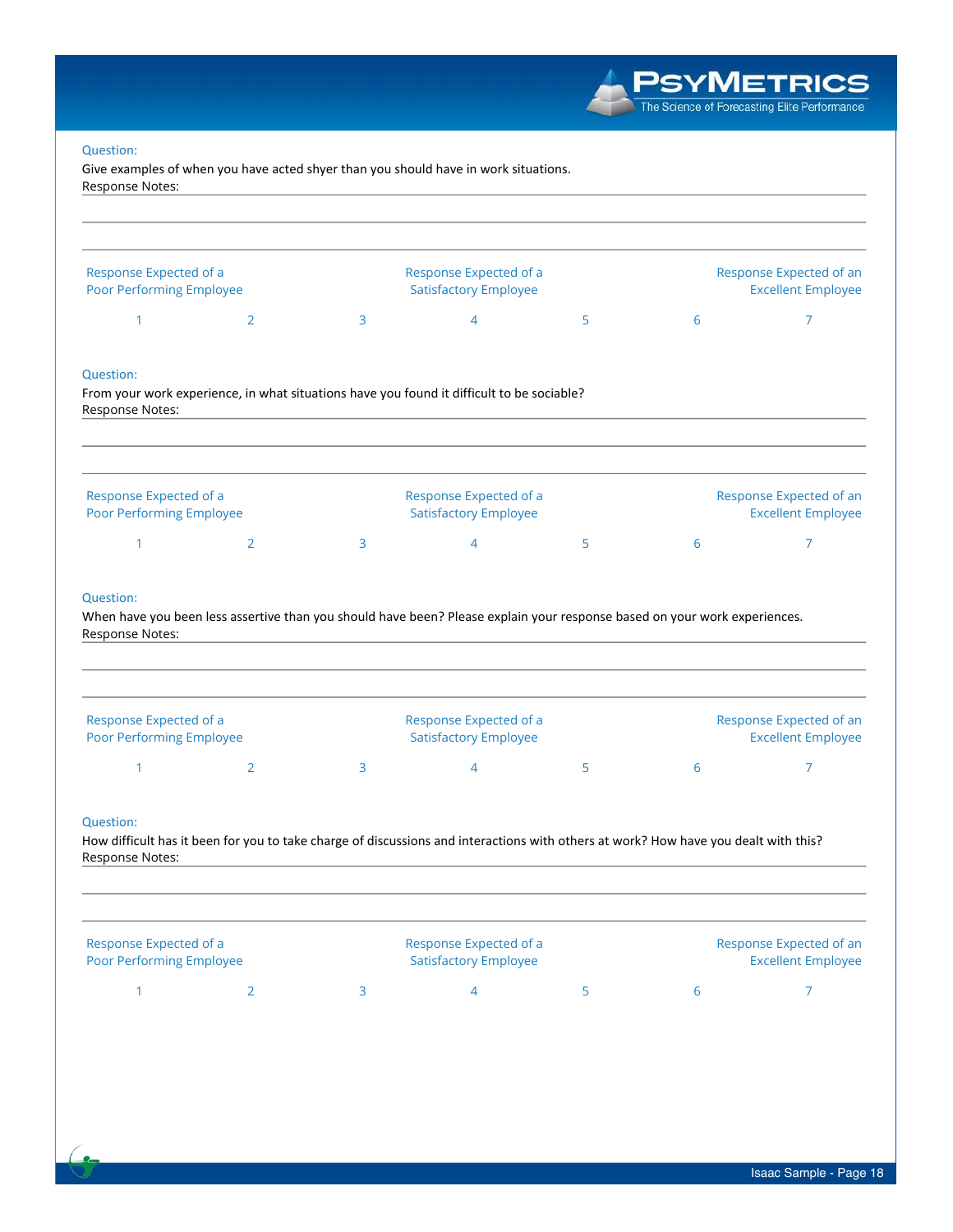

## Go-Getter Attitude

### Question:

What percentage of your deadlines do you usually meet? How acceptable is that to you? Response Notes:

| Response Expected of a<br>Poor Performing Employee                  |   |   | Response Expected of a<br><b>Satisfactory Employee</b>                                                                          |   |   | Response Expected of an<br><b>Excellent Employee</b> |  |
|---------------------------------------------------------------------|---|---|---------------------------------------------------------------------------------------------------------------------------------|---|---|------------------------------------------------------|--|
|                                                                     | 2 | 3 | 4                                                                                                                               | 5 | 6 |                                                      |  |
|                                                                     |   |   |                                                                                                                                 |   |   |                                                      |  |
| <b>Question:</b>                                                    |   |   |                                                                                                                                 |   |   |                                                      |  |
| the top of the list, the middle or near the end?<br>Response Notes: |   |   | What words would those who know you use to describe you? Where would a "winning attitude" fit in this description? Somewhere at |   |   |                                                      |  |
|                                                                     |   |   |                                                                                                                                 |   |   |                                                      |  |

#### Question:

How important is having a winning attitude to be successful? Please give examples of why you feel this way. Response Notes:

| Response Expected of a<br><b>Poor Performing Employee</b> |  | Response Expected of a<br><b>Satisfactory Employee</b> |  | Response Expected of an<br><b>Excellent Employee</b> |
|-----------------------------------------------------------|--|--------------------------------------------------------|--|------------------------------------------------------|
|                                                           |  |                                                        |  |                                                      |

1 2 3 4 5 6 7

### Question:

Give work related examples when you have sat back and let others take the first step in doing something. Are you more comfortable in this role than in taking the lead? Why do you feel this way? Response Notes:

| Response Expected of a<br><b>Poor Performing Employee</b> |  | Response Expected of a<br><b>Satisfactory Employee</b> |  | Response Expected of an<br><b>Excellent Employee</b> |
|-----------------------------------------------------------|--|--------------------------------------------------------|--|------------------------------------------------------|
|                                                           |  |                                                        |  |                                                      |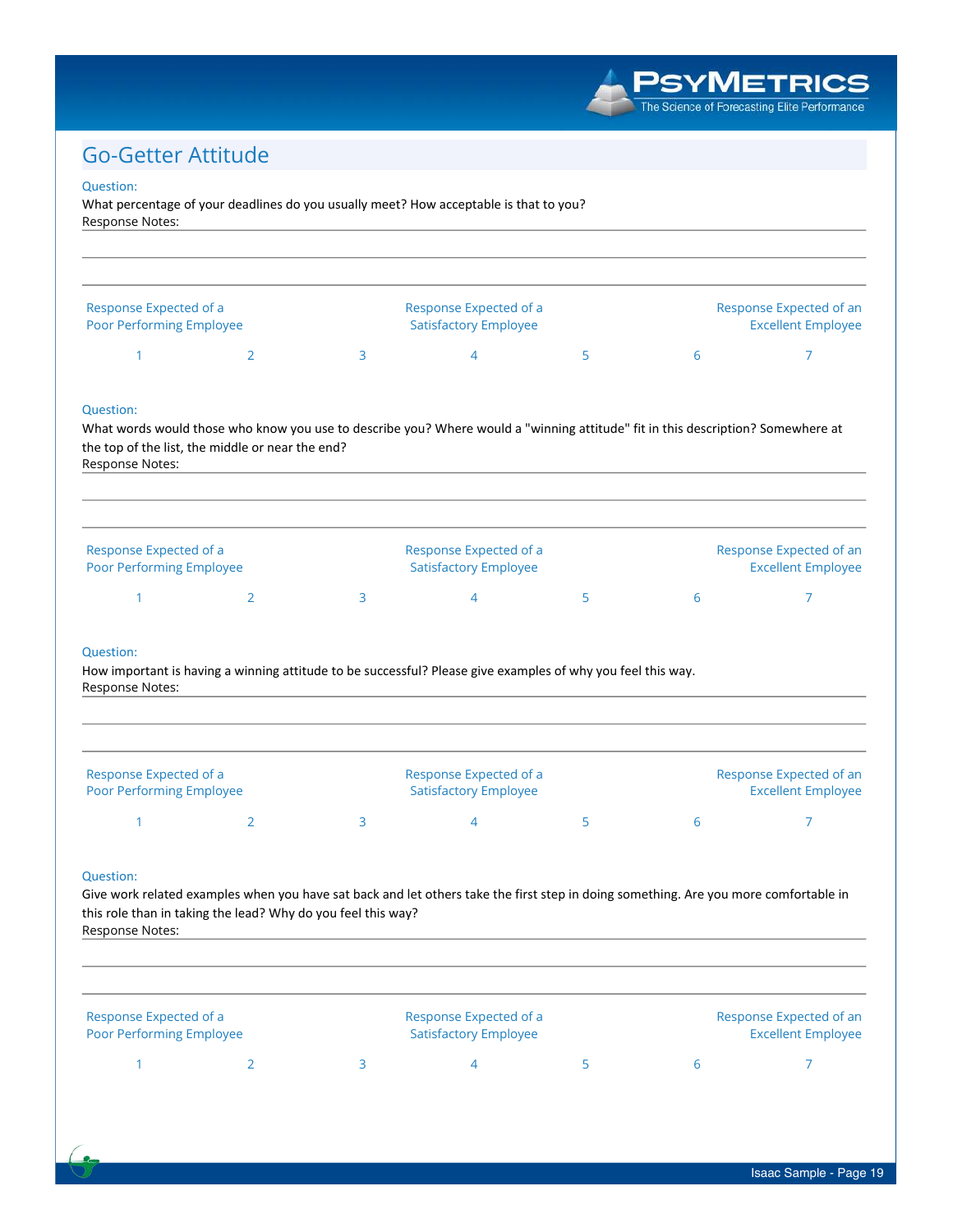Describe for me your energy level compared to your coworkers? How do you compare? Give work examples. Response Notes:

| Response Expected of a<br><b>Poor Performing Employee</b> |   | Response Expected of a<br><b>Satisfactory Employee</b> |   | Response Expected of an<br><b>Excellent Employee</b> |
|-----------------------------------------------------------|---|--------------------------------------------------------|---|------------------------------------------------------|
|                                                           | 3 | 4                                                      | 6 |                                                      |
| Question:                                                 |   |                                                        |   |                                                      |

| Response Expected of a<br><b>Poor Performing Employee</b> |  | Response Expected of a<br><b>Satisfactory Employee</b> |  | Response Expected of an<br><b>Excellent Employee</b> |
|-----------------------------------------------------------|--|--------------------------------------------------------|--|------------------------------------------------------|
|                                                           |  |                                                        |  |                                                      |

## Self Confidence

### Question:

What would you say are your strengths and weaknesses? Describe how these have affected your past work performance. Response Notes:

| Response Expected of a<br>Poor Performing Employee |                                                                 | Response Expected of a<br><b>Satisfactory Employee</b> |   |   | Response Expected of an<br><b>Excellent Employee</b> |
|----------------------------------------------------|-----------------------------------------------------------------|--------------------------------------------------------|---|---|------------------------------------------------------|
|                                                    | 3                                                               | 4                                                      | 5 | 6 |                                                      |
| <b>Question:</b>                                   |                                                                 |                                                        |   |   |                                                      |
| Response Notes:                                    | How have you dealt with managers who have criticized your work? |                                                        |   |   |                                                      |
| Response Expected of a                             |                                                                 | Response Expected of a                                 |   |   | Response Expected of an                              |
| Poor Performing Employee                           |                                                                 | <b>Satisfactory Employee</b>                           |   |   | <b>Excellent Employee</b>                            |

1 2 3 4 5 6 7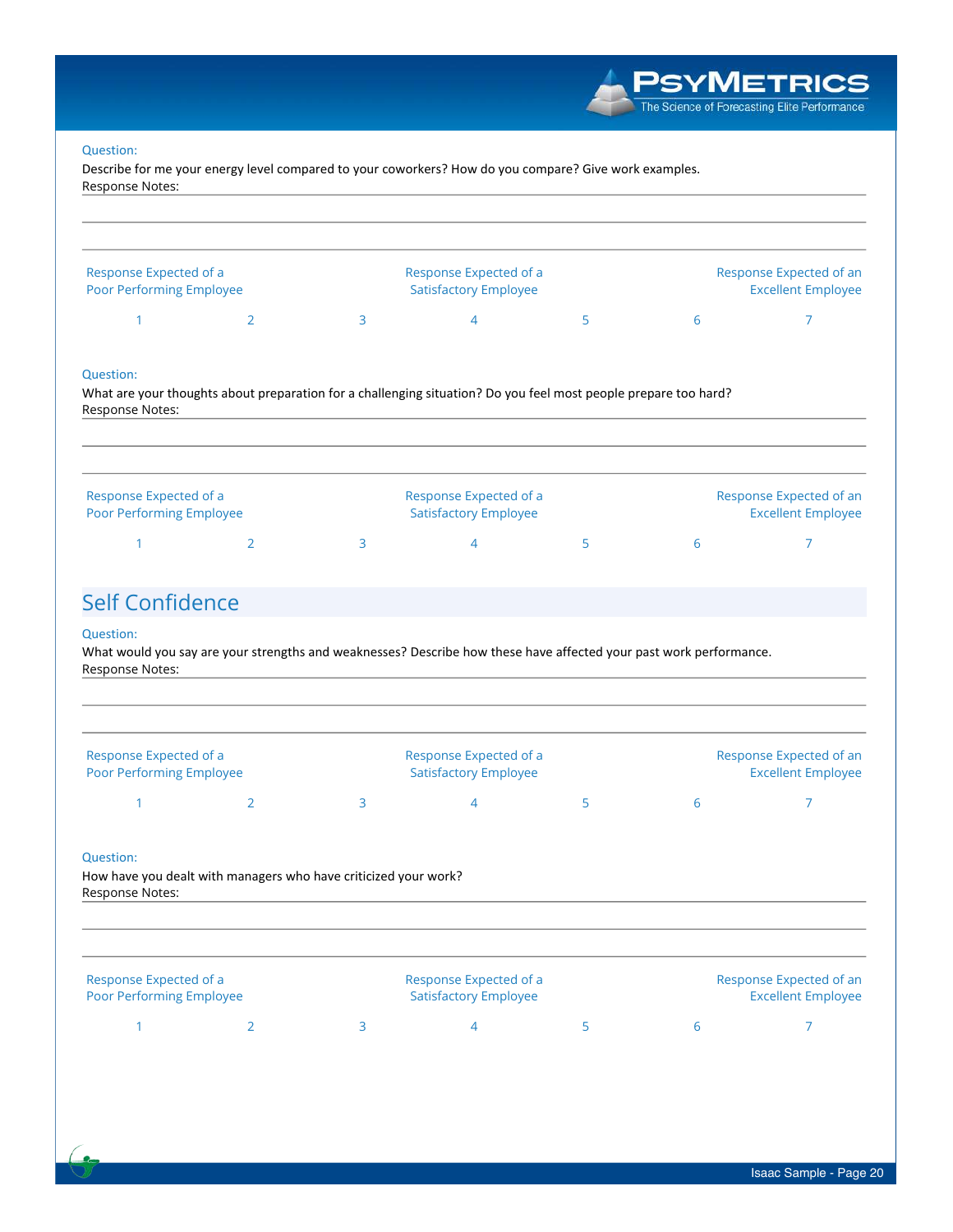What situations have made you feel the most confident and which ones have made you feel least confident? Response Notes:

| Response Expected of a<br><b>Poor Performing Employee</b>                                                                                       |                |   | Response Expected of a<br><b>Satisfactory Employee</b>                                                                                       |   |   | Response Expected of an<br><b>Excellent Employee</b> |
|-------------------------------------------------------------------------------------------------------------------------------------------------|----------------|---|----------------------------------------------------------------------------------------------------------------------------------------------|---|---|------------------------------------------------------|
| 1                                                                                                                                               | 2              | 3 | 4                                                                                                                                            | 5 | 6 | 7                                                    |
| <b>Question:</b><br>your confidence level at work?<br>Response Notes:                                                                           |                |   | Tell me about work situations where being self-confident might affect oneâ€ <sup>™</sup> s work in a negative manner. How would you describe |   |   |                                                      |
| Response Expected of a<br><b>Poor Performing Employee</b>                                                                                       |                |   | Response Expected of a<br><b>Satisfactory Employee</b>                                                                                       |   |   | Response Expected of an<br><b>Excellent Employee</b> |
| $\mathbf{1}$                                                                                                                                    | $\overline{2}$ | 3 | 4                                                                                                                                            | 5 | 6 | 7                                                    |
|                                                                                                                                                 |                |   | Tell me about a time when you took a criticism personally. What led to the incident? How was it resolved?                                    |   |   |                                                      |
|                                                                                                                                                 |                |   | Response Expected of a                                                                                                                       |   |   | Response Expected of an                              |
| 1                                                                                                                                               | $\overline{2}$ | 3 | <b>Satisfactory Employee</b><br>4                                                                                                            | 5 | 6 | <b>Excellent Employee</b><br>7                       |
| <b>Question:</b><br>Response Notes:<br>Response Expected of a<br>Poor Performing Employee<br><b>Question:</b><br>had on you?<br>Response Notes: |                |   | When has thinking positive about a work situation led you to being disappointed? How did you handle this situation? What effects has it      |   |   |                                                      |
| Response Expected of a<br>Poor Performing Employee                                                                                              |                |   | Response Expected of a<br><b>Satisfactory Employee</b>                                                                                       |   |   | Response Expected of an<br><b>Excellent Employee</b> |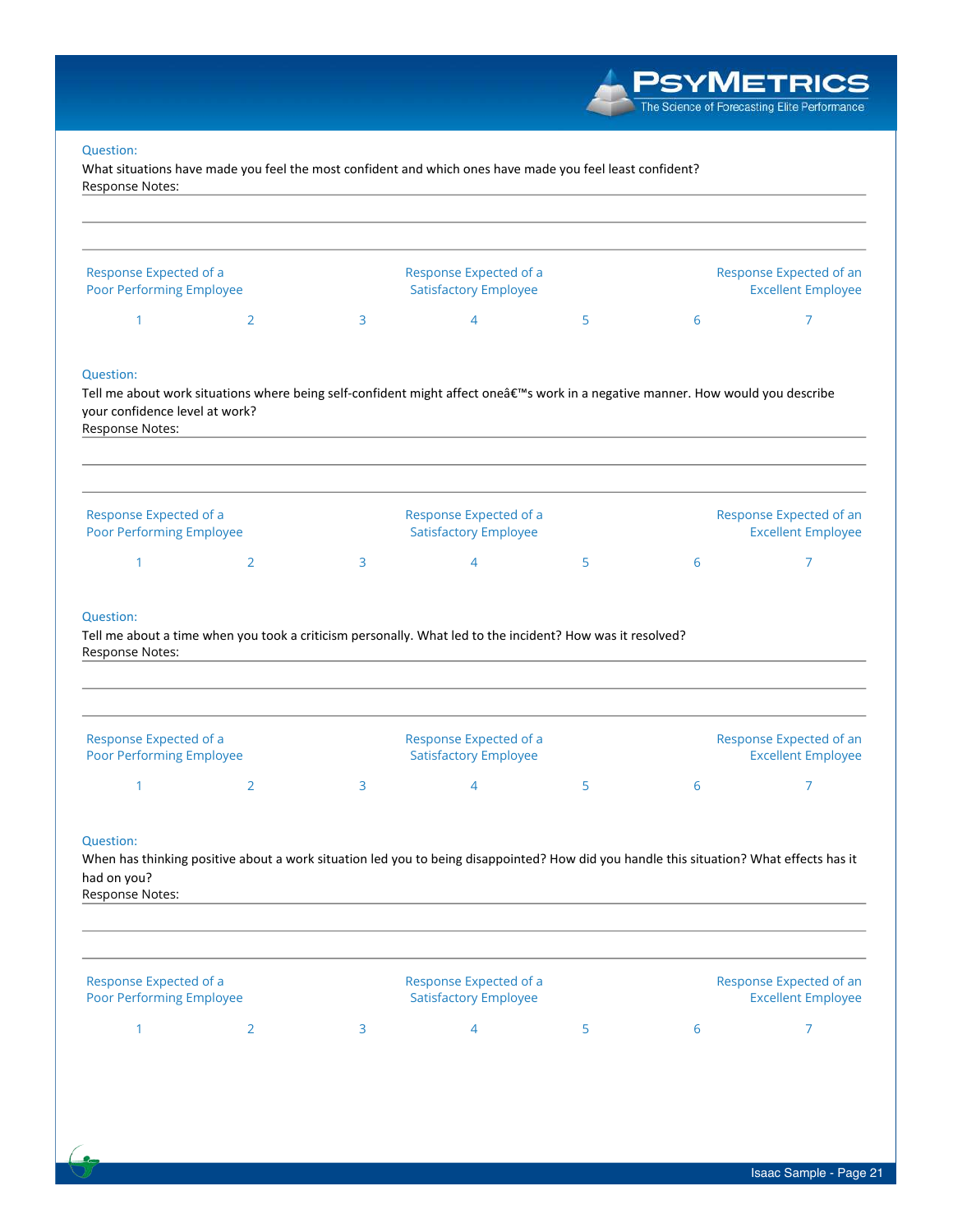| <b>Question:</b><br>confidence affected your work?<br>Response Notes: |                |   | Tell me about a time when you wished you had the confidence to do something you normally would not do. How has this lack of |   |   | METRICS<br>The Science of Forecasting Elite Performance |
|-----------------------------------------------------------------------|----------------|---|-----------------------------------------------------------------------------------------------------------------------------|---|---|---------------------------------------------------------|
| Response Expected of a<br><b>Poor Performing Employee</b>             |                |   | Response Expected of a<br><b>Satisfactory Employee</b>                                                                      |   |   | Response Expected of an<br><b>Excellent Employee</b>    |
| $\mathbf{1}$                                                          | $\overline{2}$ | 3 | 4                                                                                                                           | 5 | 6 | $\overline{7}$                                          |
| Response Notes:                                                       |                |   | Tell me about a time when your work was criticized. How did you react? Was the criticism justified? Why or why not?         |   |   |                                                         |
| Response Expected of a                                                |                |   | Response Expected of a                                                                                                      |   |   | Response Expected of an                                 |
| <b>Poor Performing Employee</b>                                       |                |   | <b>Satisfactory Employee</b>                                                                                                |   |   | <b>Excellent Employee</b>                               |
| 1                                                                     | $\overline{2}$ | 3 | 4                                                                                                                           | 5 | 6 | $\overline{7}$                                          |
| <b>Work Ethic</b>                                                     |                |   |                                                                                                                             |   |   |                                                         |
| Question:<br><b>Response Notes:</b>                                   |                |   | Describe the last time you missed a deadline at work. What caused your work to be late?                                     |   |   |                                                         |
| Response Expected of a<br><b>Poor Performing Employee</b>             |                |   | Response Expected of a<br><b>Satisfactory Employee</b>                                                                      |   |   | Response Expected of an<br><b>Excellent Employee</b>    |

Describe a time in the past when you failed to meet a work deadline. What made this so difficult? Response Notes:

| Response Expected of a<br><b>Poor Performing Employee</b> |  | Response Expected of a<br><b>Satisfactory Employee</b> |  | Response Expected of an<br><b>Excellent Employee</b> |
|-----------------------------------------------------------|--|--------------------------------------------------------|--|------------------------------------------------------|
|                                                           |  |                                                        |  |                                                      |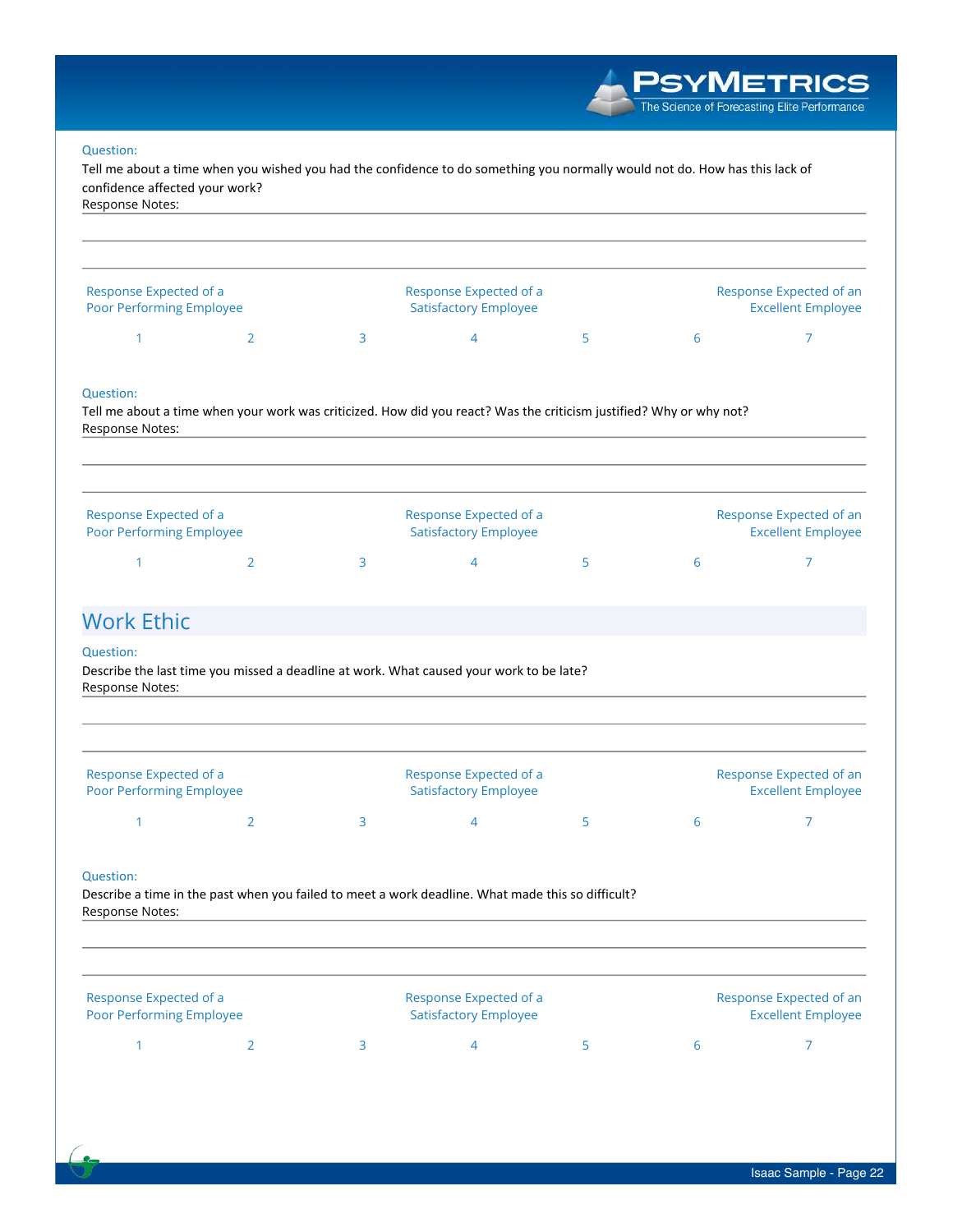Tell me about a time at work when you could not keep a promise you made. What was the outcome? Response Notes:

| Response Expected of a<br><b>Poor Performing Employee</b>                              |                                                                                                                                      |   | Response Expected of a<br><b>Satisfactory Employee</b> |   |   | Response Expected of an<br><b>Excellent Employee</b> |
|----------------------------------------------------------------------------------------|--------------------------------------------------------------------------------------------------------------------------------------|---|--------------------------------------------------------|---|---|------------------------------------------------------|
| 1                                                                                      | $\overline{2}$                                                                                                                       | 3 | $\overline{4}$                                         | 5 | 6 | 7                                                    |
| Question:<br>hard one should work?<br>Response Notes:                                  | Tell me about a time when you worked really hard but nothing came of it. How did you respond? Did this change your opinion about how |   |                                                        |   |   |                                                      |
| Response Expected of a<br><b>Poor Performing Employee</b>                              |                                                                                                                                      |   | Response Expected of a<br><b>Satisfactory Employee</b> |   |   | Response Expected of an<br><b>Excellent Employee</b> |
|                                                                                        |                                                                                                                                      |   |                                                        |   |   |                                                      |
| 1                                                                                      | $\overline{2}$<br>Have you ever been taken advantage of by a supervisor due to your willingness to help? How did you respond?        | 3 | $\overline{4}$                                         | 5 | 6 | 7                                                    |
|                                                                                        |                                                                                                                                      |   | Response Expected of a                                 |   |   | Response Expected of an                              |
| <b>Poor Performing Employee</b><br>1                                                   | $\overline{2}$                                                                                                                       | 3 | <b>Satisfactory Employee</b><br>$\overline{4}$         | 5 | 6 | <b>Excellent Employee</b><br>7                       |
| Question:<br>Response Notes:<br>Response Expected of a<br>Question:<br>Response Notes: | Give an example of a time when you reacted spontaneously as opposed to strategically. How did this affect your work performance?     |   |                                                        |   |   |                                                      |
| Response Expected of a<br><b>Poor Performing Employee</b>                              |                                                                                                                                      |   | Response Expected of a<br><b>Satisfactory Employee</b> |   |   | Response Expected of an<br><b>Excellent Employee</b> |